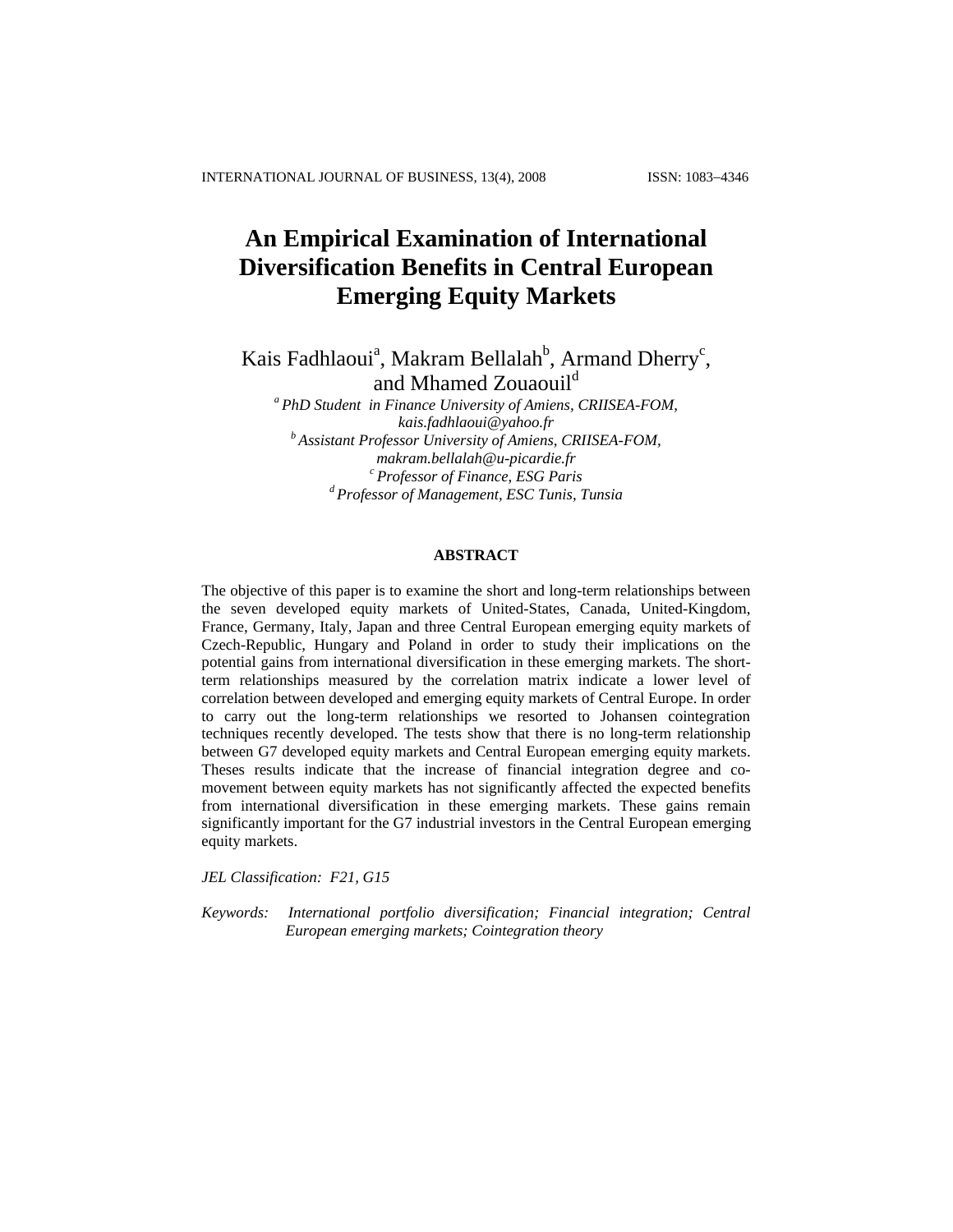# **I. INTRODUCTION**

International portfolio diversification was started in with the decision of Morgan Guaranty in 1974 to invest a part of its pension fund outside the United-States. At that time, the US market lived tow successive decreases in 1973 and 1974, but outside the United-States, the returns had been very attractive. Accordingly, the investors have become increasingly more active in foreign capital markets. The investment in international financial market knows a spectacular increase. Recently, as a consequence of market liberalisation, financial markets tended to become more integrated. This integration process implies the increase of correlation between financial markets which can have negative effects on benefits from international diversification. This later depends on markets correlations. If the correlation coefficients between markets are higher, the gains from international diversification are low. On the other hand, if the market correlation is low the gain is very important.

The higher integration between developed markets led us to study the important potential of emerging markets for international portfolio diversification. However, the financial crises especially in Asia and Latin America emerging markets led investors to search for other emerging markets (Flight to quality phenomenon) like the Central Europe emerging markets. Those markets can provide more opportunities to increase benefits from international diversification. The endeavour to bring these economies into line with the western European economies gives them an important priority and led investors to study these investment opportunities.

This study examines the possible benefits from international diversification for the seven developed countries of United-States, Canada, United-Kingdom, France, Germany, Italy, and Japan in the three important emerging equity markets of Central Europe, those of the Czech Republic, Hungary and Poland.

The remainder of the paper is structured as follows; Section II discusses the relevant literature. Section III presents the methodology and the data. Section IV reports our empirical results and Section 5 contains our conclusions.

# **II. LITERATURE REVIEW**

Advantages of International portfolio diversification are inversely related to the correlations between equity markets returns. The international diversification gains decline as the correlations between securities returns become increasingly positive. However, the existence of low correlations between national markets can provide significant benefits from international diversification. Numerous researches have recognized low correlation between international capital markets and highlight the substantial international diversification gains. The early literature in this field, like for example, Grubel (1968), Levy and Sarnat (1970), and Lessard (1973) finds low correlation between developed and emerging equity markets it proves that the benefits from international diversification is considerable for investors of industrial countries in emerging markets.

Other recent studies document the importance of low correlation between developed and emerging markets for generating substantial benefits from international diversification (Eun and Resnick (1984), Errunza and Padmanabhan (1988), Meric and Meric (1989), Bailey and Stulz (1990), Divecha et al. (1992), and Phylaktis et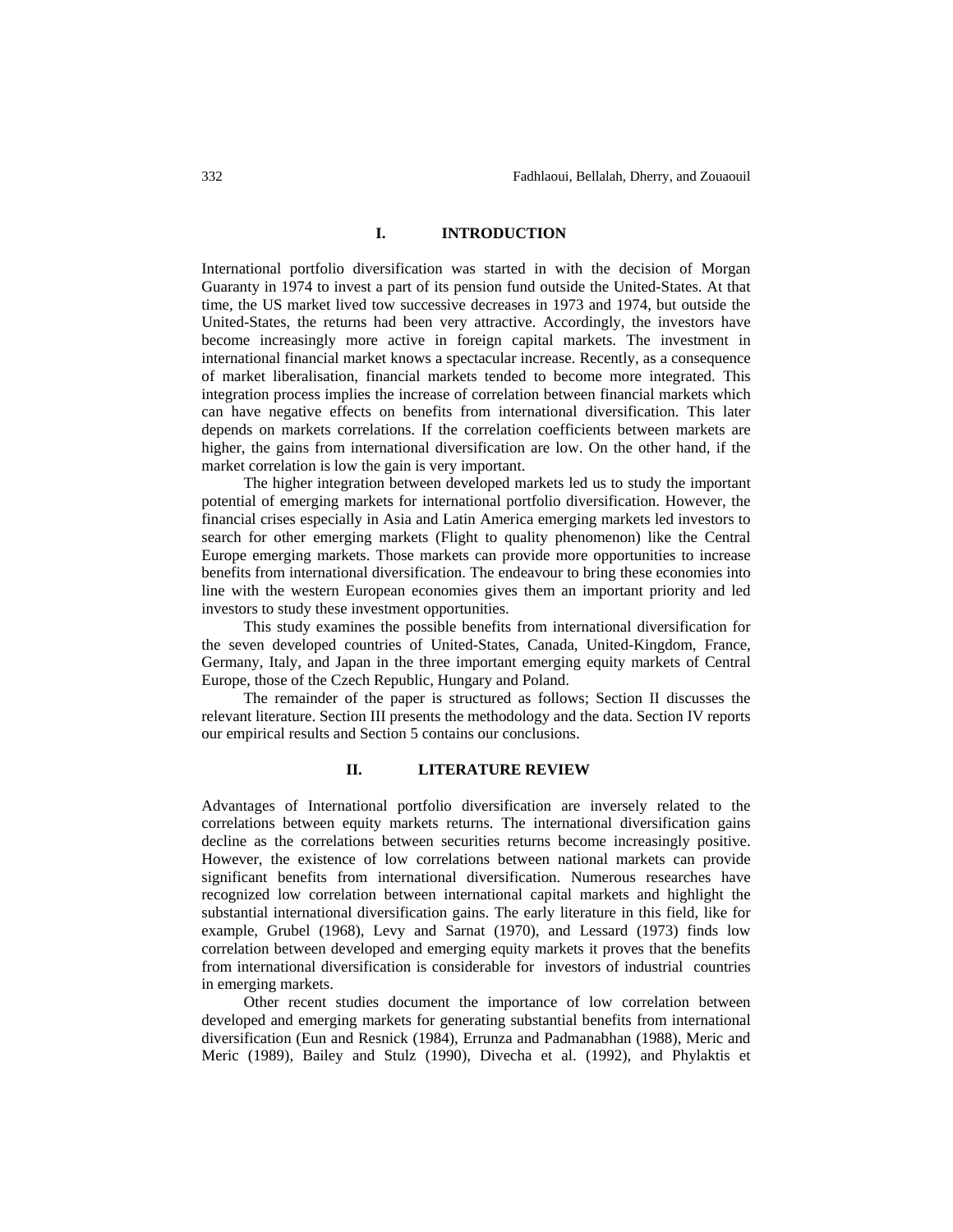Ravazzolo (2005)). Many factors can explain the low correlations and consequently the importance of emerging markets in international portfolio diversification strategies: barriers to foreign investment flows on emerging markets in order to preserve the control of national companies; the asymmetric information on securities in emerging markets; strong controls of exchange and the lack in free trade of emerging markets with international markets.

Several authors have used the cointegration techniques to examine the existence of linkages and long term co-movements between developed and emerging markets. They examine their effects on the benefits of international diversification for investment in emerging markets. Kasa (1992) and Arshanapalli and Doukas (1993) prove an evidence of bi-variate cointegration relationship between American and European equity markets. The existence of such linkage affects negatively the benefits of international diversification for US investors in those European markets.

Harvey (1995b) finds that assets in emerging markets provides for American investors high expected returns and low level of risk. He argues that the main interest of emerging markets for a portfolio manager rests in reducing the risk, but not in the enhancement of returns. This result gives an explanation to the low correlation between emerging markets, and with the global markets in comparison with the correlations between developed markets.

DeFusco et al. (1996) show the non-existence of short-term and long-term linkages between the American market and thirteen emerging equity markets in the Pacific Basin, Latin America and the Mediterranean regions. They confirm that these markets are not cointegrated between them. They conclude that this segmentation between US market and these emerging markets in these three regions indicates the possible existence of international diversification benefits in short and long term across theses markets.

Bekaert and Urias (1996) reject the assumption that equity indices in developed countries span the mean-variance frontier of all international equity indices. They prove the existence of gains from international diversification in emerging equity markets. De Santis and Gerard (1997) assess, by using the international capital asset pricing model (ICAPM), that the expected gain from international diversification is on average 2.11 percent yearly for an American investor.

Li et al. (2003) used Bayesian inference approach to examine the impact of short-sale constraints on the existence and the magnitude of the gains from international diversification for American investors in eight emerging equity markets of four Latin American markets (Argentina, Brazil, Chile, and Mexico) and four South-East markets (Hong Kong, South Korea, Singapore, and Thailand). They show that the benefits of international diversification remain substantial for American investors after imposing short-sale constraints on emerging equity markets but not after imposing short-sale constraints on G7 developed equity markets. The authors conclude that the integration of world equity markets reduces, but does not eliminate, the benefits of international diversification in emerging equity markets subject to short-sale constraints. These results reinforce the "home bias puzzle" with respect to investments in emerging markets.

Gilmore and McManus (2005) examine the diversification benefits for American investors in the emerging equity markets of Central Europe (Czech Republic, Hungary and Poland). They conclude that American investors can get a higher level of returns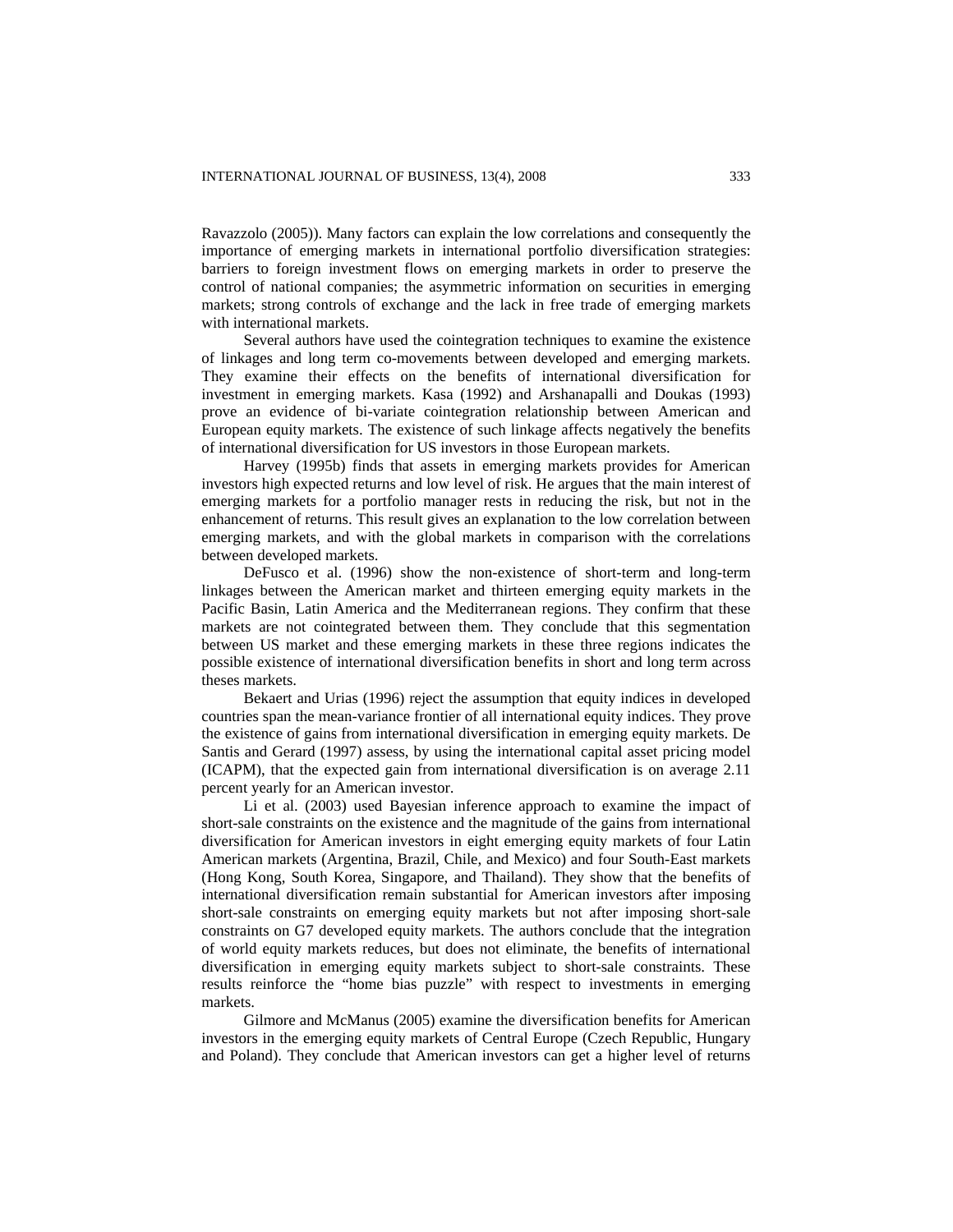from diversifying their portfolio in Central European equity markets since there are not short-term and long-term linkages between theses markets and US market.

Lagoarde and Lucey (2006) investigate the presence of international portfolio diversification benefits in the most important equity markets of the Middle East and North Africa (MENA) region. Their results show the presence of higher potential of international diversification benefits in this region, whether transaction are denominated in local currencies or in U.S dollars. Furthermore, the portfolio with minimum variance appears as the most promising optimization technique. In addition, portfolios based on local currencies seem to exhibit a higher degree of diversification, while the measure of risk seems to affect profitability less than the optimization model employed. Overall, they show that these under-estimated and under-investigated markets of MENA region should attract more portfolio flows in the future.

Despite the existence of numerous studies about capital market integration between developed and emerging equity markets and their effects on the gains from international diversification, a little attention is given to the investment possibility in Central European equity markets. These markets were isolated under the communist regime for a long period from external influences until the 1990s, date of their reemergence on international financial arena. The increasing economic growth of these equity markets and their attempt to open their financial markets to foreign investment led us to spare them a particular attention. This research explores the issue of investment opportunities and the possible benefits from international diversification for seven industrial countries in the three main major Central European equity markets of Czech-Republic, Hungary and Poland; we use the recent development of cointegration theory.

### **III. METHODOLOGY AND DATA**

### **A. Methodology**

We use the cointegration approach in order to study first the interdependence relationship between developed markets, and Central European emerging equity markets, and then, to examine the issue of likely benefits of international diversification in this region. This latter allows us to detect a long run co-movement between index series. This co-movement implies the integration between national markets which affect negatively the diversification benefits. The cointegration test examines the stationarity of equity index series. In this way, all series must be non-stationary and integrated of the same order: it is a necessary condition for doing a cointegration analysis. Therefore, we use the Augmented Dickey Fuller (ADF) and Phillips-Perron (PP) test.

Appropriate lag lengths of vector autoregression used to determine the maximal order of integration were selected according to the Akaike Information Criterion (AIC) and Schwarz Criterion (SC). After and to determine whether the time series are cointegrated we resort to the Johansen test (1988). The latter allows us to know the number of cointegrated vector of the index series. The existence of long run relationship between series leads to the study of short run relationship by the VECM model. Finally, the Granger causality test (1969) is used to identify the causality sense between index series.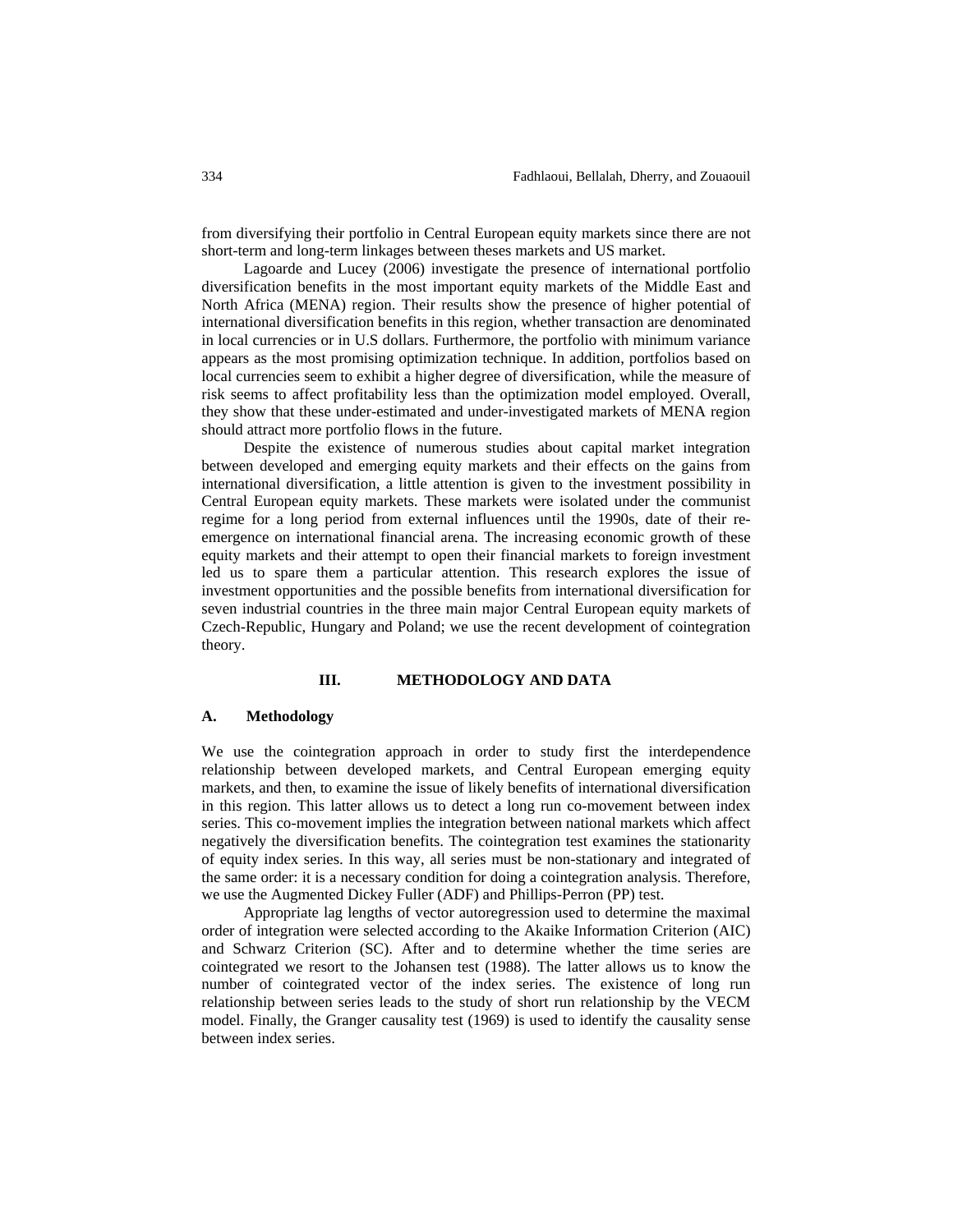# **B. Data**

The data used in this study consist of daily price indices time series for three Central European emerging stock markets (Czech-Republic, Hungary and Poland), and seven developed stock markets (United-States, Canada, United-Kingdom, France, Germany, Italy, and Japan). The time period covers October 1, 2000, through September 30, 2006, which gives a total of 1565 observations for each market. Indices were obtained from the Morgan Stanley Capital International Data Base (MSCIDB<sup>1</sup>) and all the index series are in US dollars terms. We use stock prices in US dollars in order to eliminate the problem of exchange rate variations (especially between developed and emerging markets).

### **IV. EMPIRICAL RESULTS**

#### **A. Descriptive Statistics**

Table 1 provides the descriptive statistics for daily stock returns of markets examined in this study: United-States, Canada, United-Kingdom, France, Germany, Italy, Japan, Czech-Republic, Hungary, Poland. The Czech Republic stock index shows the higher average returns (0,001472) than all other markets (the US market shows the low average returns (-0,000173)). The maximum return vary between (0,038562) in Canada stock market and (0,08372) in the Hungarian market. The minimum return fluctuate between (-0,08963) in the Canadian market to (-0,05017) in the US. The German stock index shows the higher level of risk measured by the standard deviation (0,016138), followed by Poland stock index for the emerging markets (0,015985). The markets of Canada, United-Kingdom and United-States show the low level of risk (respectively: (0,012472), (0,012528) and (0,012807)). The Kurtosis and Skewness statistics indicate that index returns series are leptokurtic and have an asymmetric distribution that rejects significantly the null hypothesis of normality for all the index returns series.

# **B. Correlation Coefficients between Equity Return Series**

Table 2 reports the correlation coefficients between equity return series of developed and emerging equity markets for daily frequencies. The results show positive and higher correlation coefficients between developed markets. The higher correlation is noted between France and United-Kingdom markets (89,84%) followed by the pair of Germany-France (88,221%). The low correlation level is between Japan and Germany (12,021%). We find low correlation coefficients between emerging and developed equity markets. They vary from (10,126%) between US and Czech Republic market to (38,681%) between Hungary and Czech Republic market.

The correlation coefficients indicate that developed markets are more integrated between them, but they are segmented with the emerging equity markets of Central Europe in the short-term. This result shows that there are still some diversification benefits from investment in emerging equity markets of Central Europe in the short run. We investigate further through cointegration techniques whether theses short-term dependences are appropriate indicators for international diversification benefits in the long-term investment in Central European emerging equity markets.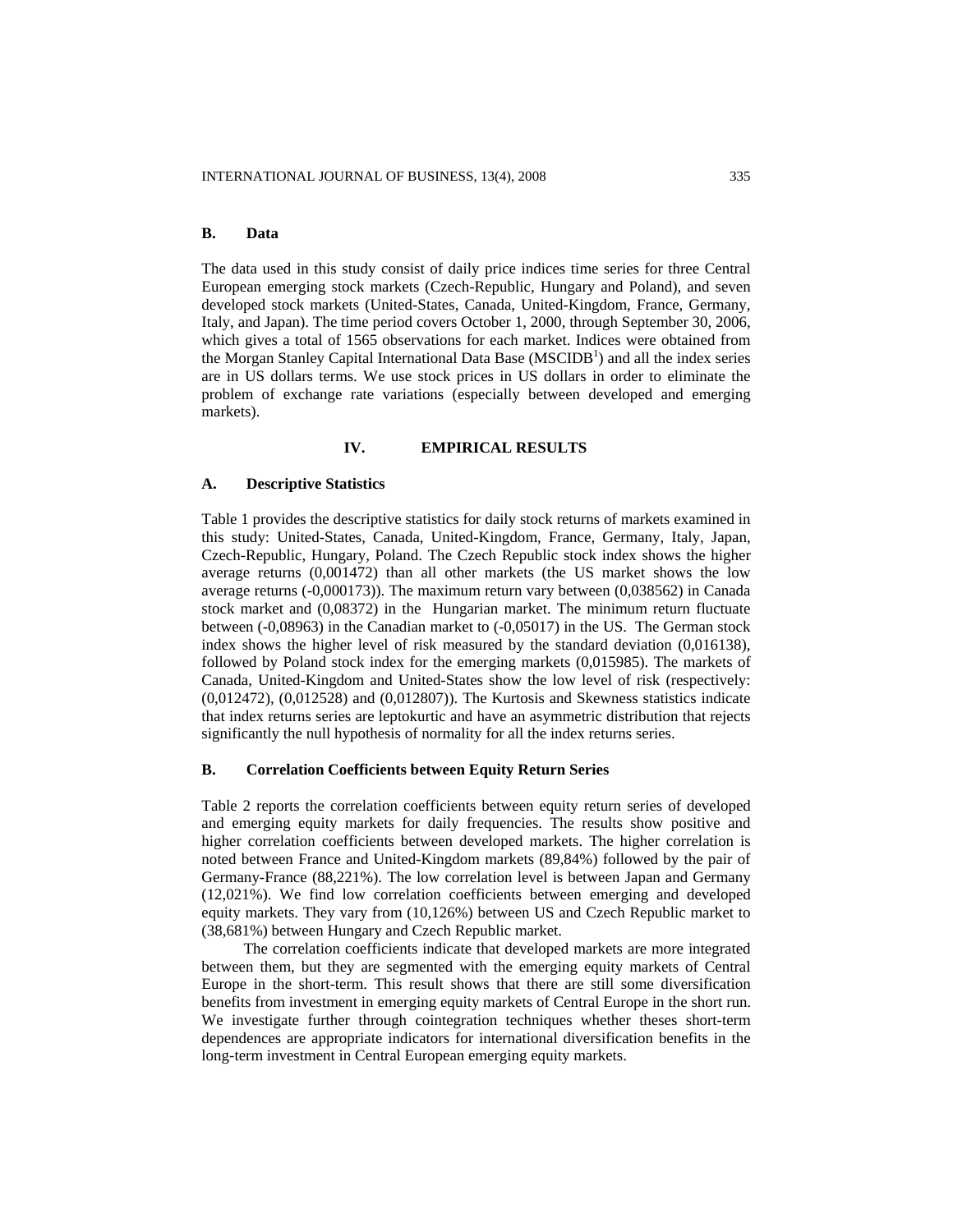| series follow a normal distribution. |             |              |                |            |              |  |
|--------------------------------------|-------------|--------------|----------------|------------|--------------|--|
| <b>Statistic</b>                     |             |              | Markets        |            |              |  |
|                                      | <b>US</b>   | Canada       | UK             | France     | Germany      |  |
| Mean                                 | $-0,000173$ | 0.000179     | 0.000048       | 0.00000386 | $-0,0000473$ |  |
| Median                               | 0,000394    | 0,000594     | 0,000004       | 0,000327   | 0,000374     |  |
| Maximum                              | 0.06428     | 0.038562     | 0.047372       | 0.05897    | 0.06986      |  |
| Minimum                              | $-0.05017$  | $-0.08963$   | $-0,05452$     | $-0.06382$ | $-0.07567$   |  |
| S.D                                  | 0.012807    | 0.012472     | 0.012528       | 0.014938   | 0.016138     |  |
| <b>Skewness</b>                      | 0,13854     | $-0.91837$   | $-0,38674$     | $-0,11837$ | $-0,14621$   |  |
| Kurtosis                             | 5,32546     | 7,8539       | 6,3692         | 5,14836    | 5,10326      |  |
| Jarque.Bera                          | 364,9372    | 2216,438     | 428,6039       | 287.5639   | 276,8372     |  |
| Probability                          | $\Omega$    | $\Omega$     | $\Omega$       | 0          | $\Omega$     |  |
| N                                    | 1565        | 1565         | 1565           | 1565       | 1565         |  |
| Statistic                            |             |              | <b>Markets</b> |            |              |  |
|                                      | Italy       | Japan        | Czech Republic | Hungary    | Poland       |  |
| Mean                                 | 0,00016     | $-0.0000739$ | 0.001472       | 0,001138   | 0,000631     |  |
| Median                               | 0.000628    | $-0.0000318$ | 0.001427       | 0,001038   | 0,000683     |  |
| Maximum                              | 0.06572     | 0.04938      | 0.05679        | 0.08372    | 0.05862      |  |
| Minimum                              | $-0,06127$  | $-0,07027$   | $-0.07268$     | $-0,07849$ | $-0.05283$   |  |
| S.D                                  | 0,013772    | 0,014893     | 0,01562        | 0,015831   | 0.015985     |  |
| <b>Skewness</b>                      | $-0.56738$  | $-0.15718$   | $-0.28603$     | $-0.1773$  | 0.078329     |  |
| Kurtosis                             | 6,7382      | 4,93872      | 4,87382        | 4,9821     | 4,43082      |  |
| Jarque.Bera                          | 463,137     | 182,7639     | 139,8452       | 188,1483   | 26,84372     |  |
| Probability                          | $\Omega$    | 0            | 0              | $\Omega$   | $\Omega$     |  |
| N                                    | 1565        | 1565         | 1565           | 1565       | 1565         |  |

**Table 1**  Summary statistics of daily equity return<sup>2</sup> series

The Jarque-Bera test<sup>3</sup> for normality rejects the null hypothesis that all the stock index and return series follow a normal distribution.

**Table 2**  Correlation coefficients between daily equity return series

|          |      |           |             |       |                |       |       | Czech            |       |        |
|----------|------|-----------|-------------|-------|----------------|-------|-------|------------------|-------|--------|
|          | US   | Canada UK |             |       | France Germany | Italy | Japan | Republic Hungary |       | Poland |
| US.      | 100% |           | 74.4% 65.1% | 54.0% | 68,2%          | 39.4% | 13.6% | 10.1%            | 13.7% | 15,1%  |
| Canada   |      | 100%      | 47.4%       | 49.3% | 62.3%          | 33.8% | 16.8% | 19.3%            | 21,2% | 20,1%  |
| UK.      |      |           | 100%        | 89,9% | 78,6%          | 69.3% | 20,2% | 21,4%            | 12,2% | 22,1%  |
| France   |      |           |             | 100%  | 88,2%          | 81.1% | 19.0% | 23,6%            | 27.1% | 14,5%  |
| Germany  |      |           |             |       | 100%           | 76.7% | 12.0% | 18,2%            | 23,5% | 21,2%  |
| Italy    |      |           |             |       |                | 100%  | 15.6% | 22.4%            | 24.4% | 35,5%  |
| Japan    |      |           |             |       |                |       | 100%  | 17,5%            | 18,5% | 14,4%  |
| Czech    |      |           |             |       |                |       |       |                  |       |        |
| Republic |      |           |             |       |                |       |       | 100%             | 38.7% | 36.6%  |
| Hungary  |      |           |             |       |                |       |       |                  | 100%  | 37,9%  |
| Poland   |      |           |             |       |                |       |       |                  |       | 100%   |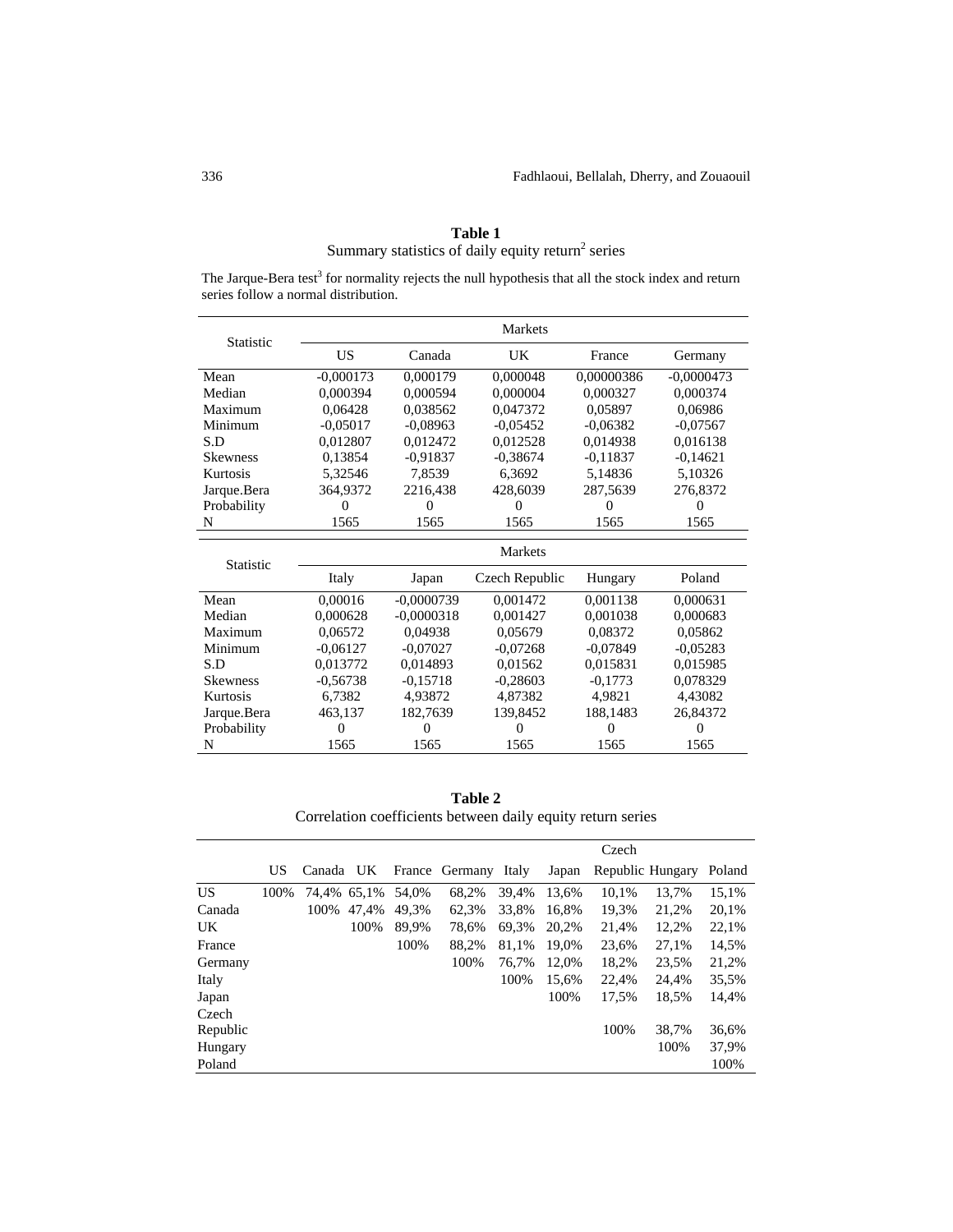#### **C. Unit Roots Tests for Stock Prices**

Unit root tests developed by Phillips  $(1987<sup>4</sup>)$ , Perron  $(1988<sup>5</sup>)$  and augmented by Dickey–Fuller (1981) (Extension of Dickey and Fuller, 1979<sup>6</sup>) are used for examining the time series stationarity. The presence of unit root in time series of stock prices indicates that series are non-stationary

# **1. Augmented Dickey–Fuller (ADF) tests**

| - Model 1 standard $'$                             | $\Delta Y_t = \rho Y_{t-1} - \sum_{i=2}^p \phi_j \Delta Y_{t-j+1} + \varepsilon_t$          |
|----------------------------------------------------|---------------------------------------------------------------------------------------------|
| - Model 2 with intercept <sup>8</sup>              | $\Delta Y_t = \rho Y_{t-1} - \sum_{i=2}^p \phi_j \Delta Y_{t-j+1} + c + \varepsilon_t$      |
| - Model 3 with intercept and<br>trend <sup>9</sup> | $\Delta Y_t = \rho Y_{t-1} - \sum_{i=2}^p \phi_i \Delta Y_{t-j+1} + c + bt + \varepsilon_t$ |

Avec :  $\varepsilon_t \to \text{iid}$ 

Under alternative hypothesis  $|\phi_1| \prec 1$ , augmented Dickey–Fuller (ADF) tests are based on estimation by ordinary least-squares OLS regression of the tree following models.

#### **2. The Phillips–Perron (PP) test**

The Augmented Dickey Fuller (ADF) test assumes that errors are statistically independent and have a constant variance. To overcome this limitation, Phillips and Perron (1988) developed an alternative test which represents a generalization of the Dickey-Fuller test. The advantage of Phillips-Perron test consists of allowing the error disturbances to be weakly dependent and heterogeneously distributed. The Phillips-Perron (1988) model is as follows:

$$
y_t = \alpha_0 + \alpha_1 y_{t-1} + \alpha_2 (t-\frac{T}{2}) + \mu_t
$$

Where T is the observations number and the disturbance term  $\mu_t$  is such that  $E(\mu_t) = 0$ . The ordinary least squares method is used to estimate the equation. The t-statistic of the  $\alpha_1$  coefficient is corrected for serial correlation in  $\mu_t$  using the Newey-West<sup>10</sup> procedure for adjusting the standard errors. Table 3 presents the results for the ADF and PP unit root tests applied to the levels and first differences of each series of daily price indices.

For the series in level, the null hypothesis of a unit root cannot be rejected at the tree confidence level. On the other hand, the series in first difference reject the null hypothesis of unit root. This result indicates that all the series of daily price indices is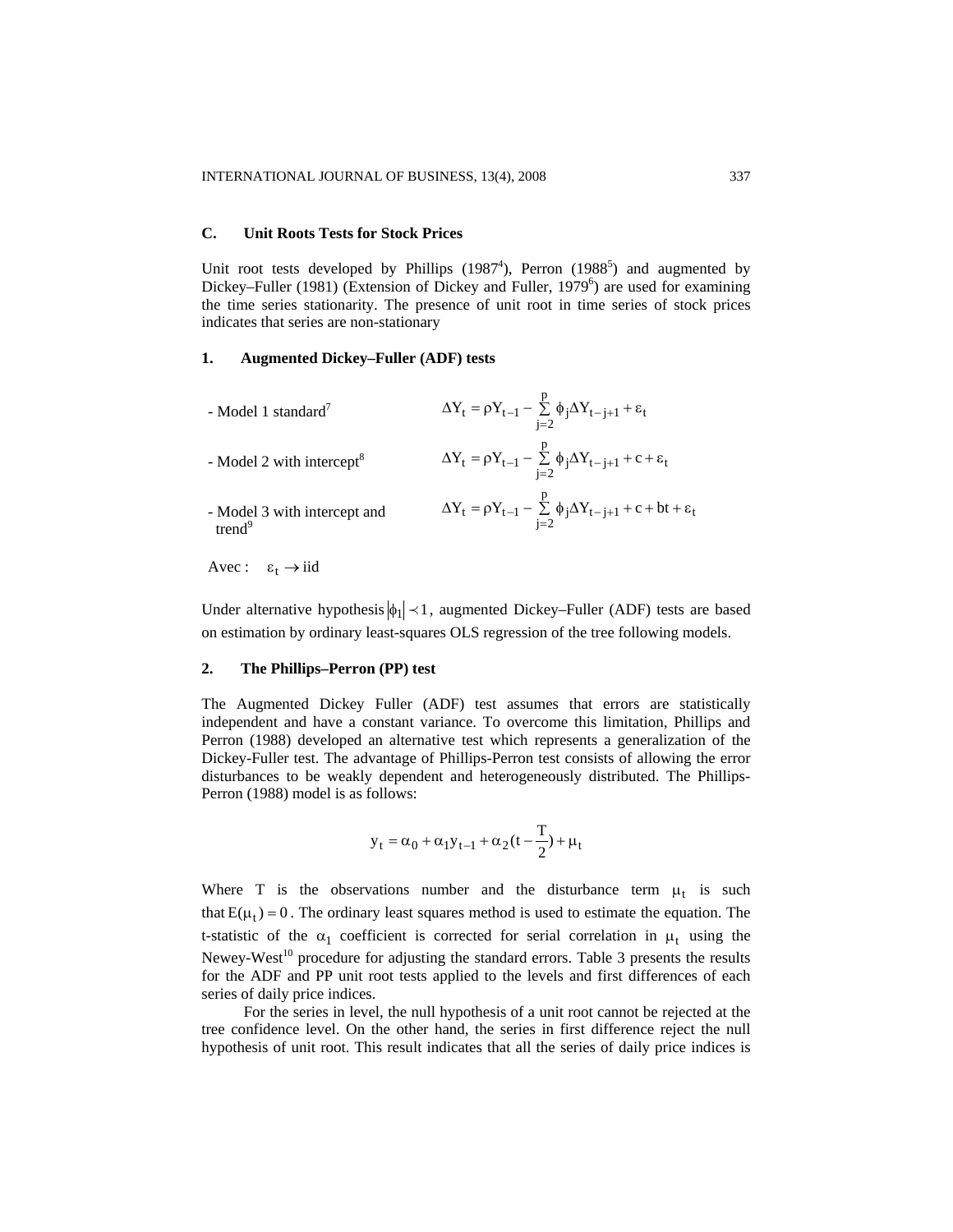stationary in first difference and consequently they follow I(1) processes (integrated of order one, I(1)).

| Models            | Country              | Index level       |                   | First differences |                   |  |
|-------------------|----------------------|-------------------|-------------------|-------------------|-------------------|--|
|                   | Index                | ADF               | PP                | ADF               | PP                |  |
|                   | Canada               | $-2.264903$       | $-2.258452$       | $-32.63104$       | $-32.84216$       |  |
|                   | UK                   | $-1.863192$       | $-1.427318$       | $-33.74201$       | $-35.83217$       |  |
|                   | France               | $-1.895273$       | $-1.769420$       | $-35.483162$      | $-35.630621$      |  |
|                   | Italy                | $-1.764284$       | $-1.563829$       | $-35.67931$       | -35.73195         |  |
| Model 3           | Japan                | $-2.351846$       | $-2.284395$       | $-34.87524$       | $-34.92651$       |  |
| with              | Poland               | $-1.742816$       | $-1.537291$       | $-32.48013$       | $-32.51392$       |  |
|                   |                      | $-3.965104$       | $-3.965104$       | $-3.965115$       | $-3.965109$       |  |
| intercept & trend |                      | $(\grave{a} 1\%)$ | $(\hat{a} 1\%)$   | $(\grave{a} 1\%)$ | $(\hat{a} 1\%)$   |  |
|                   | Critical             | $-3.413264$       | $-3.413264$       | $-3.413269$       | $-3.413266$       |  |
|                   | Values <sup>11</sup> | $(\hat{a} 5\%)$   | $(\hat{a} 5\%)$   | $(\hat{a} 5\%)$   | $(\hat{a} 5\%)$   |  |
|                   |                      | $-3.128656$       | $-3.128656$       | $-3.128659$       | $-3.128657$       |  |
|                   |                      | $(\hat{a} 10\%)$  | $(\hat{a} 10\%)$  | $(\hat{a} 10\%)$  | $(\hat{a} 10\%)$  |  |
|                   | <b>US</b>            | $-2.417319$       | $-2.371252$       | $-36.17431$       | $-36.41254$       |  |
|                   |                      | $-3.435157$       | $-3.435157$       | $-3.435161$       | $-3.435161$       |  |
| Model 2           |                      | $(\hat{a} 1\%)$   | $(\grave{a} 1\%)$ | $(\grave{a} 1\%)$ | $(\grave{a} 1\%)$ |  |
| with intercept    | Critical<br>Values   | $-2.863550$       | $-2.863550$       | $-2.863552$       | $-2.863552$       |  |
|                   |                      | $(\hat{a} 5\%)$   | $(\hat{a} 5\%)$   | $(\hat{a} 5\%)$   | $(\hat{a} 5\%)$   |  |
|                   |                      | $-2.567890$       | $-2.567890$       | $-2.567891$       | $-2.567891$       |  |
|                   |                      | $(\hat{a} 10\%)$  | $(\hat{a} 10\%)$  | $(\hat{a} 10\%)$  | $(\hat{a} 10\%)$  |  |
|                   | Germany              | $-1.382117$       | $-1.373142$       | $-36.57124$       | $-36.58847$       |  |
|                   | Czech<br>Republic    | 2.361401          | 2.584261          | -35.39842         | $-35.23614$       |  |
|                   | Hungary              | 4.772143          | 4.561938          | -33.78935         | -33.47832         |  |
| Model 1           |                      | $-2.566738$       | $-2.566738$       | $-2.566739$       | $-2.566739$       |  |
| standard          |                      | $(\grave{a} 1\%)$ | $(\hat{a} 1\%)$   | $(\grave{a} 1\%)$ | $(\grave{a} 1\%)$ |  |
|                   |                      | $-1.941067$       | $-1.941067$       | $-1.941067$       | $-1.941067$       |  |
|                   | Critical             | $(\hat{a} 5\%)$   | $(\hat{a} 5\%)$   | $(\hat{a} 5\%)$   | $(\hat{a} 5\%)$   |  |
|                   | Values               | $-1.616536$       | -1.616536         | $-1.616536$       | -1.616536         |  |
|                   |                      | $(\hat{a} 10\%)$  | $(\hat{a} 10\%)$  | $(\hat{a} 10\%)$  | $(\hat{a} 10\%)$  |  |

**Table 3**  Unit root tests for daily stock indices

# **D. Johansen Cointegration Test**

The Johansen 1988 method relies on the relationship between the rank of a matrix and its characteristic roots (or eigenvalues).

Let  $X_t$  be a vector of n time series variables, each of which is integrated of order (1) and assume that  $X_t$  can be modeled by a vector autoregression (VAR):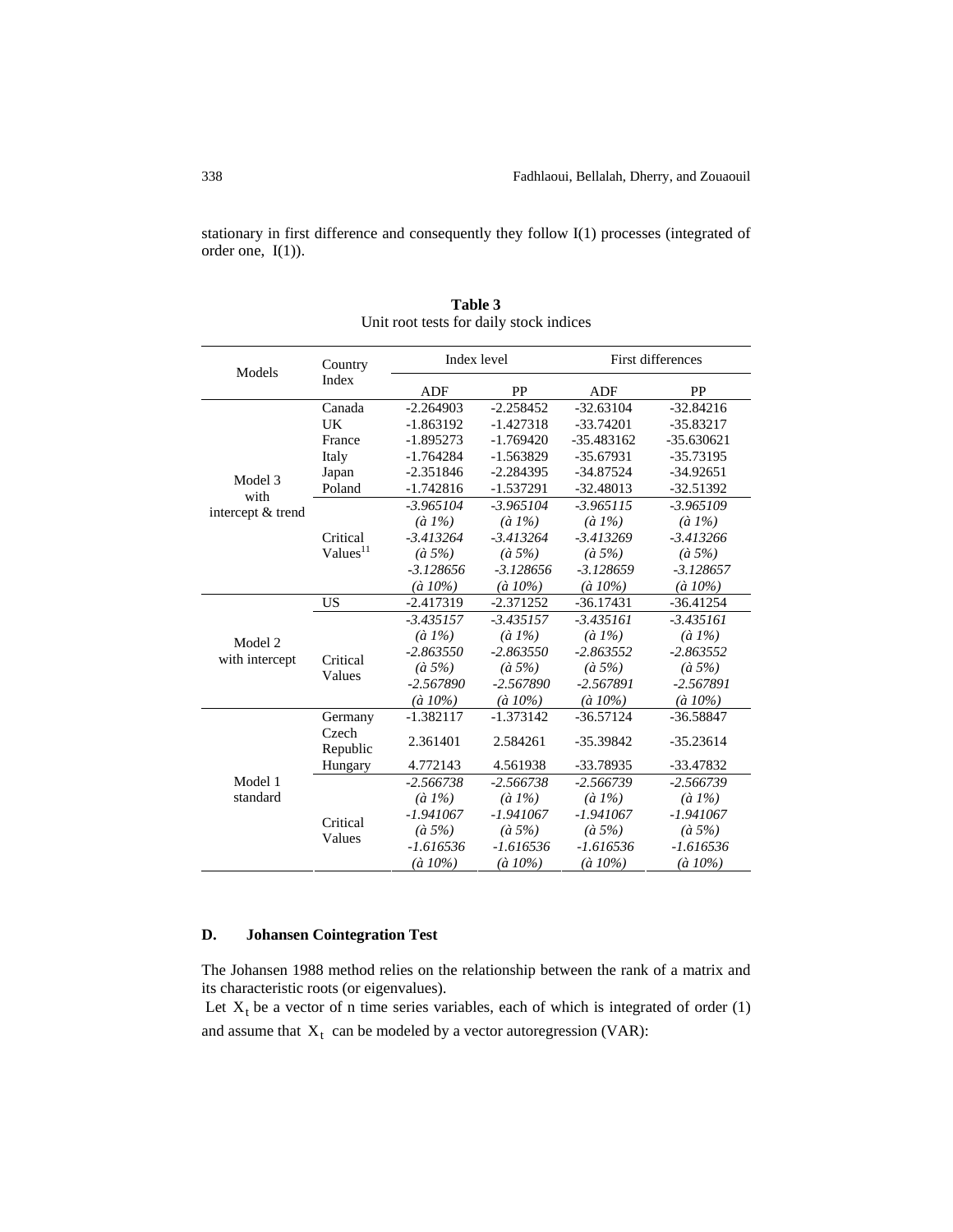$$
X_{t} = A_{1}X_{t-1} + \dots + A_{p}X_{t-p} + \varepsilon_{t}
$$
 (1)

Rewrite the VAR as:

$$
\Delta X_t = \Pi x_{t-1} + \sum \Gamma \Delta x_{t-i} + \varepsilon_t \tag{2}
$$

$$
\Pi = \sum A_i - I, \Gamma_i = -\sum A_i.
$$

If the coefficient matrix  $\Pi$  has reduced rank  $r \prec k$ , there exist k x r matrices  $\alpha$  and  $\beta$ each with rank r such that  $\Pi = \alpha \beta'$  and  $\beta' x_t$  is stationary. The number of cointegrating relations is iven r, and each column of  $\beta$  is a cointegrating vector. At this level three cases are possible

- First, if  $\Pi$  is of full rank, all elements of X are stationary and none of the series has a unit root.
- Second, if the rank of  $\Pi = 0$ , there are no combinations which are stationary and there are no cointegrating vectors.
- Third, if the rank of  $\Pi$  is r such that  $0 \lt r \lt k$ , then the X variables are cointegrated and there exist r cointegrating vectors. Eq. (1) can be modified to allow for an intercept and a linear trend.

The number of distinct cointegrating vectors can be obtained by determining the significance of the characteristic roots of  $\Pi$ . To identify the number of characteristic roots that are not different from unity, we use two statistics: the trace test and the maximum eigenvalue test given by:

$$
\Pi \lambda_{\text{trace}}(\mathbf{r}) = -\mathbf{T} \sum \ln(1 - \lambda_i) \tag{3}
$$

$$
\lambda_{\max}(r, r+1) = -\operatorname{TIn}(1 - \lambda_{r+1})\tag{4}
$$

Where  $\lambda_i$  equals the estimated values of the characteristic roots (eigenvalues) obtained from the estimated Π matrix, r is the number of cointegrating vectors, and T is the number of usable observations.

The trace test evaluates the null hypothesis that the number of distinct cointegrating vectors is less than or equal to r against a general alternative.

The maximum eigenvalue test examines the number of cointegrating vectors.

If the variables in  $X_t$  are not cointegrated, the rank of  $\Pi$  is equal to zero and all the characteristic roots are equal to zero. Given that  $In(1)=0$ , each of the expressions In(1 -  $\lambda_i$ ) will equal zero in that case. Critical values for the test are provided by Johansen and Juselius  $(1990)^{12}$  and by Osterwald-Lenum  $(1992)^{13}$ .

We use the Johansen (1988) cointegration test to investigate the existence of long-run relationship between developed equity markets and Central European emerging equity markets. The lag structures of vector autoregression model were chosen according to the Akaike Information Criterion (AIC) and Schwarz Criterion (SC). A multilateral Johansen test was applied to the Central European equity markets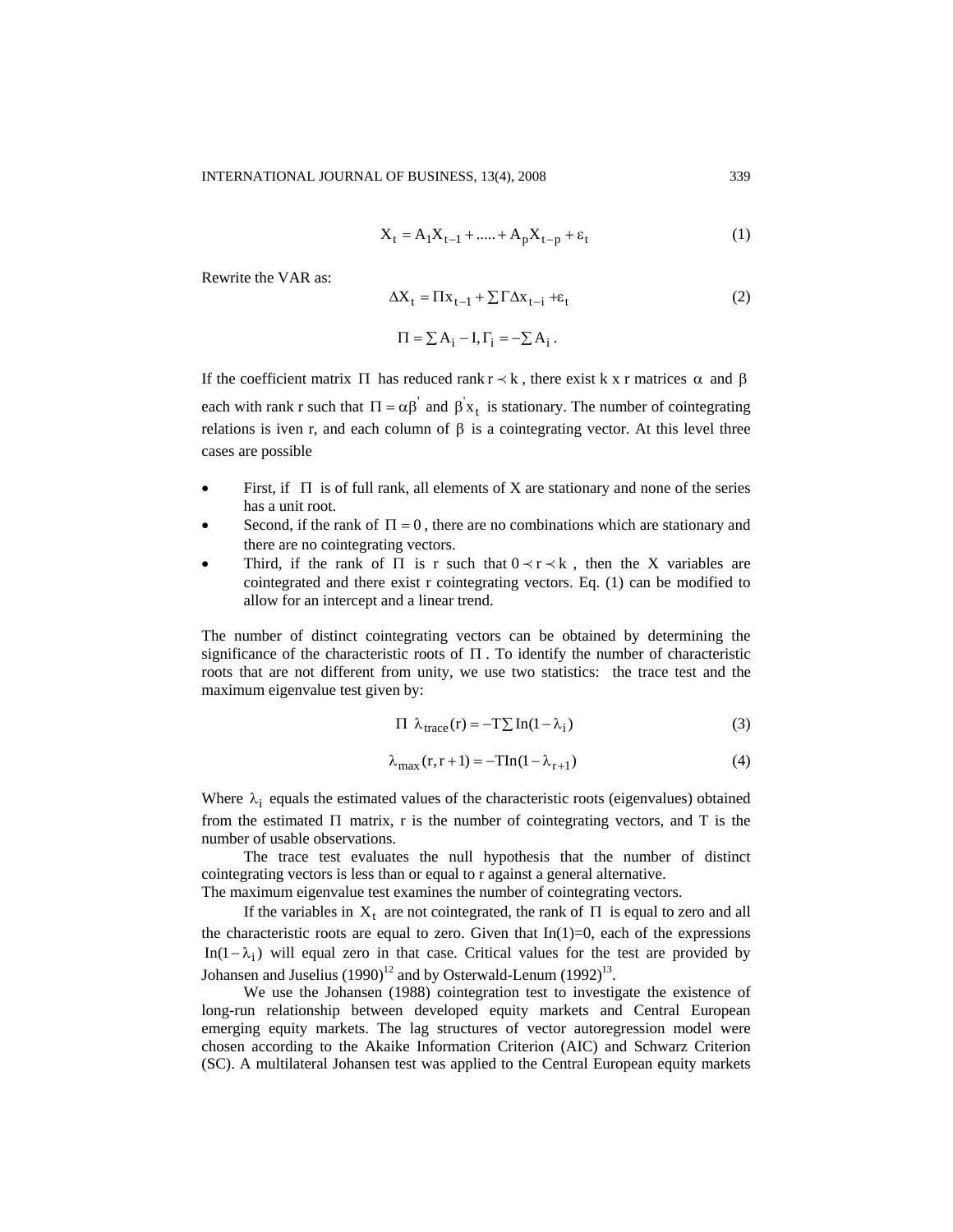as a group. The results reported in table 4 indicate no evidence for a multilateral cointegration relationship between these markets. This reveals the absence of long-run stable equilibrium relationship between these markets. We can explain this absence of cointegration vector between Central European equity markets by their segmentation on the long-run. Hence these markets don't have a higher risk between them. Also, there are substantial benefits from international portfolio diversification in the equity markets of Central Europe.

| Table 4                                      |
|----------------------------------------------|
| The Johansen multilateral cointegration test |

| Sample (adjusted): 10/05/2000 9/30/2006       |
|-----------------------------------------------|
| Included observations: 1563 after adjustments |
| Series: Czech Republic Hungary Poland         |

|                             |            |                 | 5 Percent      | 1 Percent Critical |
|-----------------------------|------------|-----------------|----------------|--------------------|
| Hypothesized No. of $CE(s)$ | Eigenvalue | Trace Statistic | Critical Value | Value              |
| None                        | 0.032427   | 26.24813        | 29.68          | 35.65              |
| At most 1                   | 0.004138   | 11.63132        | 15.41          | 20.04              |
| At most 2                   | 0.007648   | 2.317035        | 3.76           | 6.65               |

Trace test indicates no cointegration at both 5% and 1% levels

 $*(**)$  denotes rejection of the hypothesis at the 5%(1%) level

The Johansen bivariate cointegration tests between emerging markets (of central Europe) and the G7 developed markets, presented in Table 5, 6 and 7 below, show the absence of bilateral cointegration relationship between the groups of those markets. This result implies the segmentation of this emerging European market with developed markets. These conclusions confirm the results in Gilmore and McManus (2002) (for the Emerging markets of central Europe). They report the segmentation of this group of markets especially with the US market. Hence, US investors with longer-term

investment horizons can benefit from diversifying into the Central European equity markets.

# **Table 5**  Bilateral Johansen cointegration tests Results

| Sample (adjusted): 10/05/2000 9/30/2006                         |                                              |                        |                        |          |  |  |
|-----------------------------------------------------------------|----------------------------------------------|------------------------|------------------------|----------|--|--|
| Included observations: 1563 after adjustments                   |                                              |                        |                        |          |  |  |
|                                                                 | Trend assumption: Linear deterministic trend |                        |                        |          |  |  |
| Series: US Czech Republic                                       |                                              |                        |                        |          |  |  |
| Lags interval (in first differences): 1 to 1                    |                                              |                        |                        |          |  |  |
| Hypothesized No. of $CE(s)$                                     | Eigenvalue                                   | <i>Trace Statistic</i> | <i>Trace Statistic</i> | $1\%$ CV |  |  |
| None                                                            | 0.052471                                     | 12.14213               | 15.41                  | 20.04    |  |  |
| 0.025146<br>3.113523<br>At most 1<br>6.65<br>3.76               |                                              |                        |                        |          |  |  |
| $*(**)$ denotes rejection of the hypothesis at the 5%(1%) level |                                              |                        |                        |          |  |  |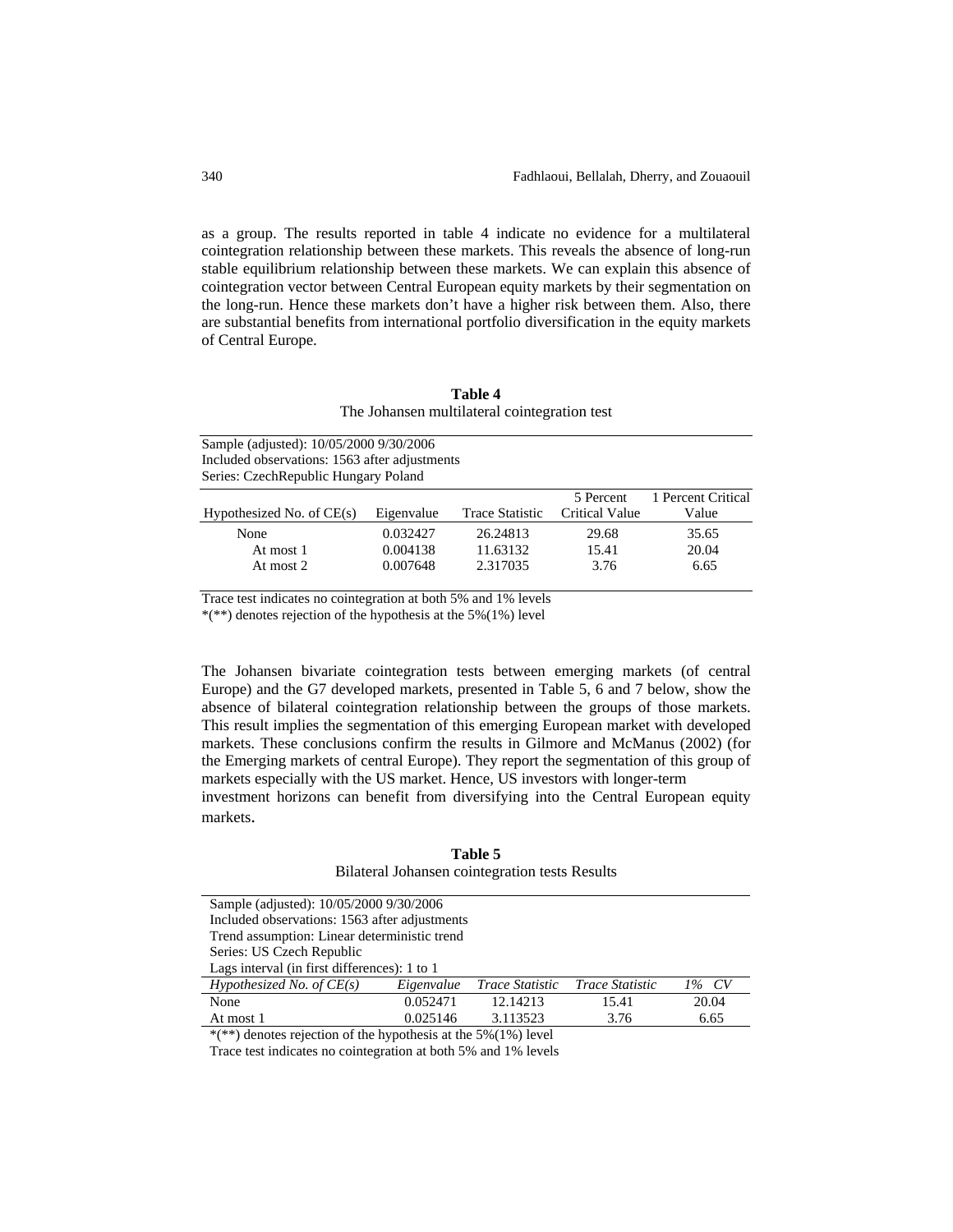|                                              | Sample (adjusted): 10/05/2000 9/30/2006       |                 |                 |          |  |  |  |
|----------------------------------------------|-----------------------------------------------|-----------------|-----------------|----------|--|--|--|
|                                              | Included observations: 1563 after adjustments |                 |                 |          |  |  |  |
| Trend assumption: Linear deterministic trend |                                               |                 |                 |          |  |  |  |
| Series: US Hungary                           |                                               |                 |                 |          |  |  |  |
| Lags interval (in first differences): 1 to 1 |                                               |                 |                 |          |  |  |  |
| Hypothesized No. of $CE(s)$                  | Eigenvalue                                    | Trace Statistic | Trace Statistic | $1\%$ CV |  |  |  |
| None                                         | 0.051347                                      | 10.41572        | 15.41           | 20.04    |  |  |  |
| At most 1                                    | 0.023531                                      | 2.739193        | 3.76            | 6.65     |  |  |  |
|                                              |                                               |                 |                 |          |  |  |  |

 $*(**)$  denotes rejection of the hypothesis at the 5%(1%) level

Trace test indicates no cointegration at both 5% and 1% levels

Sample (adjusted): 10/05/2000 9/30/2006

Included observations: 1563 after adjustments

Trend assumption: Linear deterministic trend

Series: US Poland

Lags interval (in first differences): 1 to 1

| Hypothesized No. of $CE(s)$                                                                                                      |          | Eigenvalue Trace Statistic Trace Statistic |       | $1\%$ CV |
|----------------------------------------------------------------------------------------------------------------------------------|----------|--------------------------------------------|-------|----------|
| None                                                                                                                             | 0.054729 | 13.63912                                   | 15.41 | 20.04    |
| At most 1                                                                                                                        | 0.017835 | 3.382481                                   | 3.76  | 6.65     |
| the contract of the contract of the contract of the contract of the contract of the contract of the contract of<br>$\sim$ $\sim$ |          |                                            |       |          |

\*(\*\*) denotes rejection of the hypothesis at the 5%(1%) level

Trace test indicates no cointegration at both 5% and 1% levels

Included observations: 1563 after adjustments

Trend assumption: Linear deterministic trend

Series: Canada Czech Republic Lags interval (in first differences): 1 to 1

| $\mathbf{L}$ a <sub>n</sub> o men van (in mot anterences). I to $\mathbf{L}$ |          |                            |                        |          |  |  |  |
|------------------------------------------------------------------------------|----------|----------------------------|------------------------|----------|--|--|--|
| Hypothesized No. of $CE(s)$                                                  |          | Eigenvalue Trace Statistic | <i>Trace Statistic</i> | $1\%$ CV |  |  |  |
| None                                                                         | 0.039689 | 9.73287                    | 15.41                  | 20.04    |  |  |  |
| At most 1                                                                    | 0.015232 | 1.076477                   | 3.76                   | 6.65     |  |  |  |
|                                                                              |          |                            |                        |          |  |  |  |

\*(\*\*) denotes rejection of the hypothesis at the 5%(1%) level

Trace test indicates no cointegration at both 5% and 1% levels

| Sample (adjusted): 10/05/2000 9/30/2006       |            |                        |                        |          |
|-----------------------------------------------|------------|------------------------|------------------------|----------|
| Included observations: 1563 after adjustments |            |                        |                        |          |
| Trend assumption: Linear deterministic trend  |            |                        |                        |          |
| Series: Canada Hungary                        |            |                        |                        |          |
| Lags interval (in first differences): 1 to 1  |            |                        |                        |          |
| Hypothesized No. of $CE(s)$                   | Eigenvalue | <i>Trace Statistic</i> | <i>Trace Statistic</i> | $1\%$ CV |
| None                                          | 0.041281   | 10.38281               | 15.41                  | 20.04    |
| At most 1                                     | 0.013712   | 3.113826               | 3.76                   | 6.65     |

 $*(**)$  denotes rejection of the hypothesis at the 5%(1%) level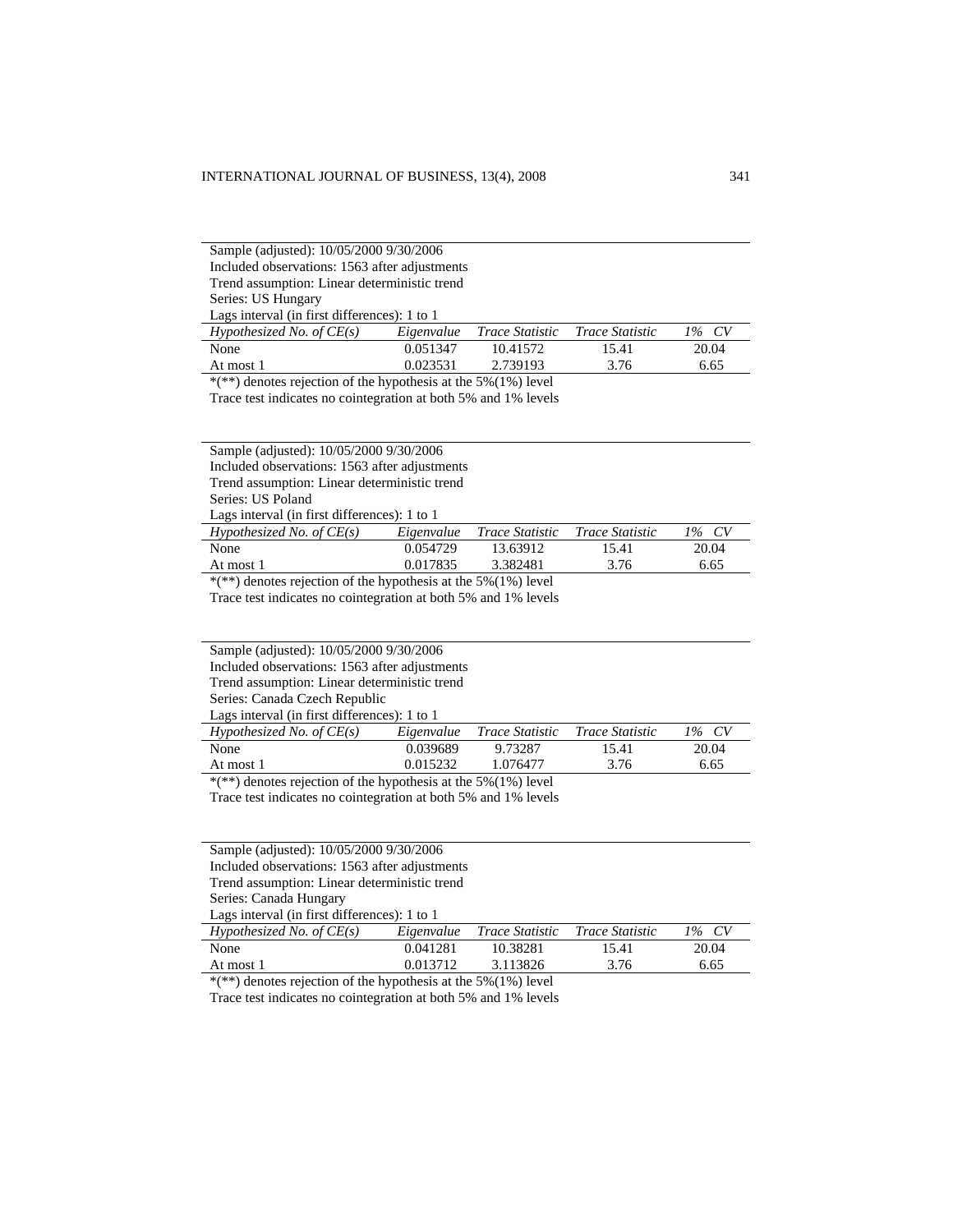Sample (adjusted): 10/05/2000 9/30/2006 Included observations: 1563 after adjustments Trend assumption: Linear deterministic trend Series: Canada Poland Lags interval (in first differences): 1 to 1

| Lags interval (in this differences). I to 1 |            |                                 |       |       |
|---------------------------------------------|------------|---------------------------------|-------|-------|
| Hypothesized No. of $CE(s)$                 | Eigenvalue | Trace Statistic Trace Statistic |       | 1% CV |
| None                                        | 0.053263   | 9.57937                         | 15.41 | 20.04 |
| At most 1                                   | 0.045218   | 1.108264                        | 3.76  | 6.65  |
|                                             |            | _________                       |       |       |

 $*(**)$  denotes rejection of the hypothesis at the 5%(1%) level

Trace test indicates no cointegration at both 5% and 1% levels

Sample (adjusted): 10/05/2000 9/30/2006

Included observations: 1563 after adjustments

Trend assumption: Linear deterministic trend

Series: UK Czech Republic

Lags interval (in first differences): 1 to 1

| Hypothesized No. of $CE(s)$                                                 | Eigenvalue | Trace Statistic | <i>Trace Statistic</i> | $1\%$ CV |
|-----------------------------------------------------------------------------|------------|-----------------|------------------------|----------|
| None                                                                        | 0.043239   | 12.35887        | 15.41                  | 20.04    |
| At most 1                                                                   | 0.013667   | 2.035482        | 3.76                   | 6.65     |
| $\frac{k}{x+1}$ denotes rejection of the hypothesis et the $50/(10k)$ level |            |                 |                        |          |

 $*(**)$  denotes rejection of the hypothesis at the 5% $(1%)$  level Trace test indicates no cointegration at both 5% and 1% levels

Sample (adjusted): 10/05/2000 9/30/2006

Included observations: 1563 after adjustments

Trend assumption: Linear deterministic trend

Series: UK Hungary

Lags interval (in first differences): 1 to 1

| Hypothesized No. of $CE(s)$                                       | Eigenvalue | Trace Statistic Trace Statistic |       | 1% CV |  |
|-------------------------------------------------------------------|------------|---------------------------------|-------|-------|--|
| None                                                              | 0.048135   | 11.45927                        | 15.41 | 20.04 |  |
| At most 1                                                         | 0.021742   | 2.157832                        | 3.76  | 6.65  |  |
| *(**) denotes rejection of the hypothesis at the $5\%(1\%)$ level |            |                                 |       |       |  |

Trace test indicates no cointegration at both 5% and 1% levels

Included observations: 1563 after adjustments

Trend assumption: Linear deterministic trend

Series: UK Poland

l,

Lags interval (in first differences): 1 to 1

| Hypothesized No. of $CE(s)$ | Eigenvalue | <i>Trace Statistic</i> | <i>Trace Statistic</i> | 1% CV |
|-----------------------------|------------|------------------------|------------------------|-------|
| None                        | 0.050936   | 13.37259               | 15.41                  | 20.04 |
| At most 1                   | 0.049621   | 1.535931               | 3.76                   | 6.65  |

 $*(**)$  denotes rejection of the hypothesis at the 5%(1%) level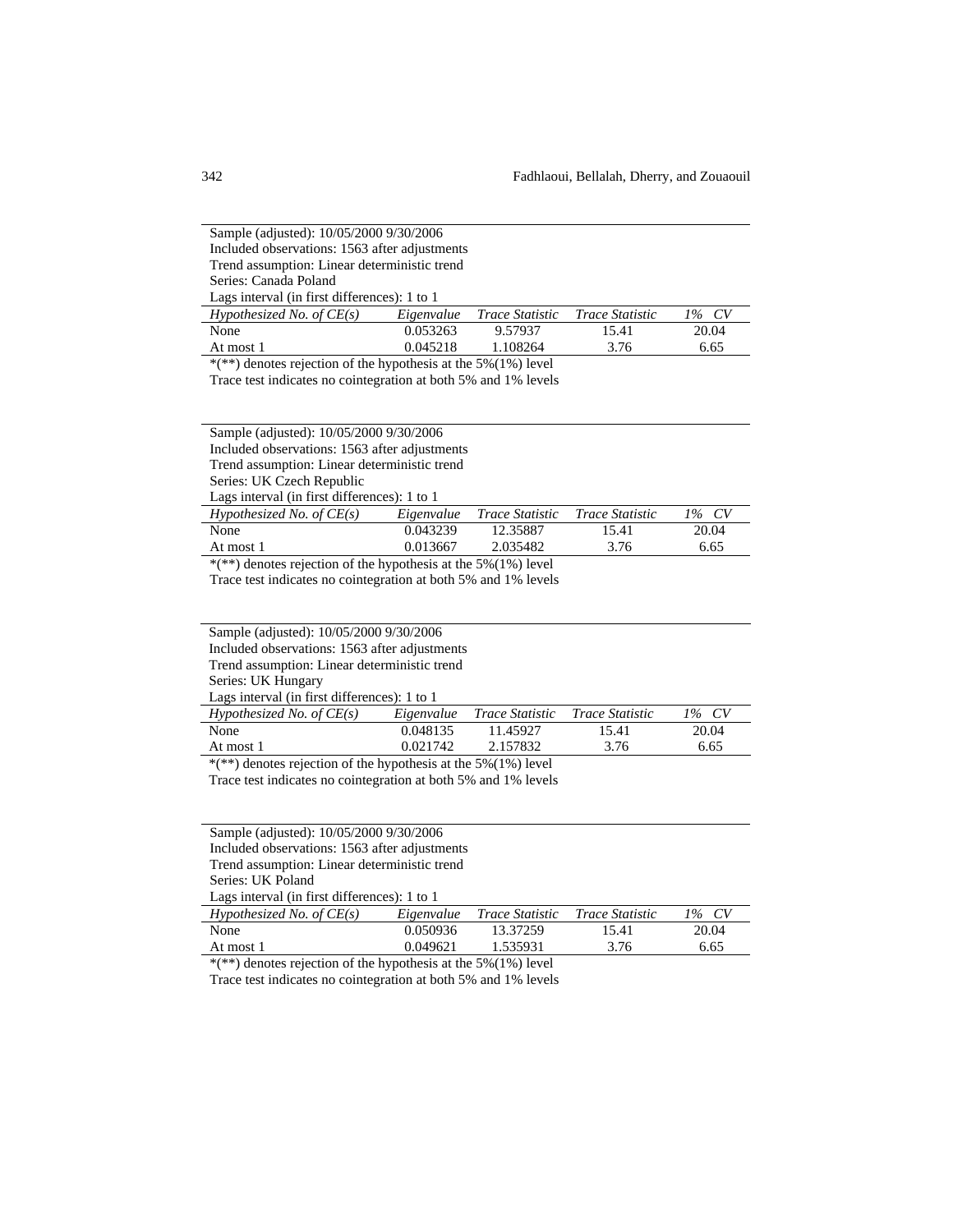| Sample (adjusted): 10/05/2000 9/30/2006                           |            |                 |                        |       |
|-------------------------------------------------------------------|------------|-----------------|------------------------|-------|
| Included observations: 1563 after adjustments                     |            |                 |                        |       |
| Trend assumption: Linear deterministic trend                      |            |                 |                        |       |
| Series: France Czech Republic                                     |            |                 |                        |       |
| Lags interval (in first differences): 1 to 1                      |            |                 |                        |       |
| Hypothesized No. of $CE(s)$                                       | Eigenvalue | Trace Statistic | <i>Trace Statistic</i> | 1% CV |
| None                                                              | 0.012718   | 12.93341        | 15.41                  | 20.04 |
| At most 1                                                         | 0.022135   | 1.035811        | 3.76                   | 6.65  |
| *(**) denotes rejection of the hypothesis at the $5\%(1\%)$ level |            |                 |                        |       |
| Trace test indicates no cointegration at both 5% and 1% levels    |            |                 |                        |       |
|                                                                   |            |                 |                        |       |
|                                                                   |            |                 |                        |       |

**Table 6**  Bilateral Johansen cointegration tests results

| Trend assumption: Linear deterministic trend |            |                                 |       |          |
|----------------------------------------------|------------|---------------------------------|-------|----------|
| Series: France Hungary                       |            |                                 |       |          |
| Lags interval (in first differences): 1 to 1 |            |                                 |       |          |
| Hypothesized No. of $CE(s)$                  | Eigenvalue | Trace Statistic Trace Statistic |       | $1\%$ CV |
| None                                         | 0.024625   | 12.30229                        | 15.41 | 20.04    |
| At most 1                                    | 0.022411   | 1.125872                        | 3.76  | 6.65     |

\*(\*\*) denotes rejection of the hypothesis at the 5%(1%) level

Sample (adjusted): 10/05/2000 9/30/2006 Included observations: 1563 after adjustments

Trace test indicates no cointegration at both 5% and 1% levels

| Sample (adjusted): 10/05/2000 9/30/2006                         |                                              |                                 |       |          |  |  |
|-----------------------------------------------------------------|----------------------------------------------|---------------------------------|-------|----------|--|--|
| Included observations: 1563 after adjustments                   |                                              |                                 |       |          |  |  |
| Trend assumption: Linear deterministic trend                    |                                              |                                 |       |          |  |  |
| Series: France Poland                                           |                                              |                                 |       |          |  |  |
|                                                                 | Lags interval (in first differences): 1 to 1 |                                 |       |          |  |  |
| Hypothesized No. of $CE(s)$                                     | Eigenvalue                                   | Trace Statistic Trace Statistic |       | $1\%$ CV |  |  |
| None                                                            | 0.011220                                     | 13.51323                        | 15.41 | 20.04    |  |  |
| At most 1                                                       | 0.000227                                     | 0.233234                        | 3.76  | 6.65     |  |  |
| $*(**)$ denotes rejection of the hypothesis at the 5%(1%) level |                                              |                                 |       |          |  |  |

Trace test indicates no cointegration at both 5% and 1% levels

Sample (adjusted): 10/05/2000 9/30/2006 Included observations: 1563 after adjustments

Trend assumption: Linear deterministic trend

Series: Germany Czech Republic

Lags interval (in first differences): 1 to 1 *Hypothesized No. of CE(s) Eigenvalue Trace Statistic Trace Statistic 1% CV* None 0.019610 12.85419 15.41 20.04 At most 1 0.010145 0.27416 3.76 6.65

 $*(**)$  denotes rejection of the hypothesis at the 5%(1%) level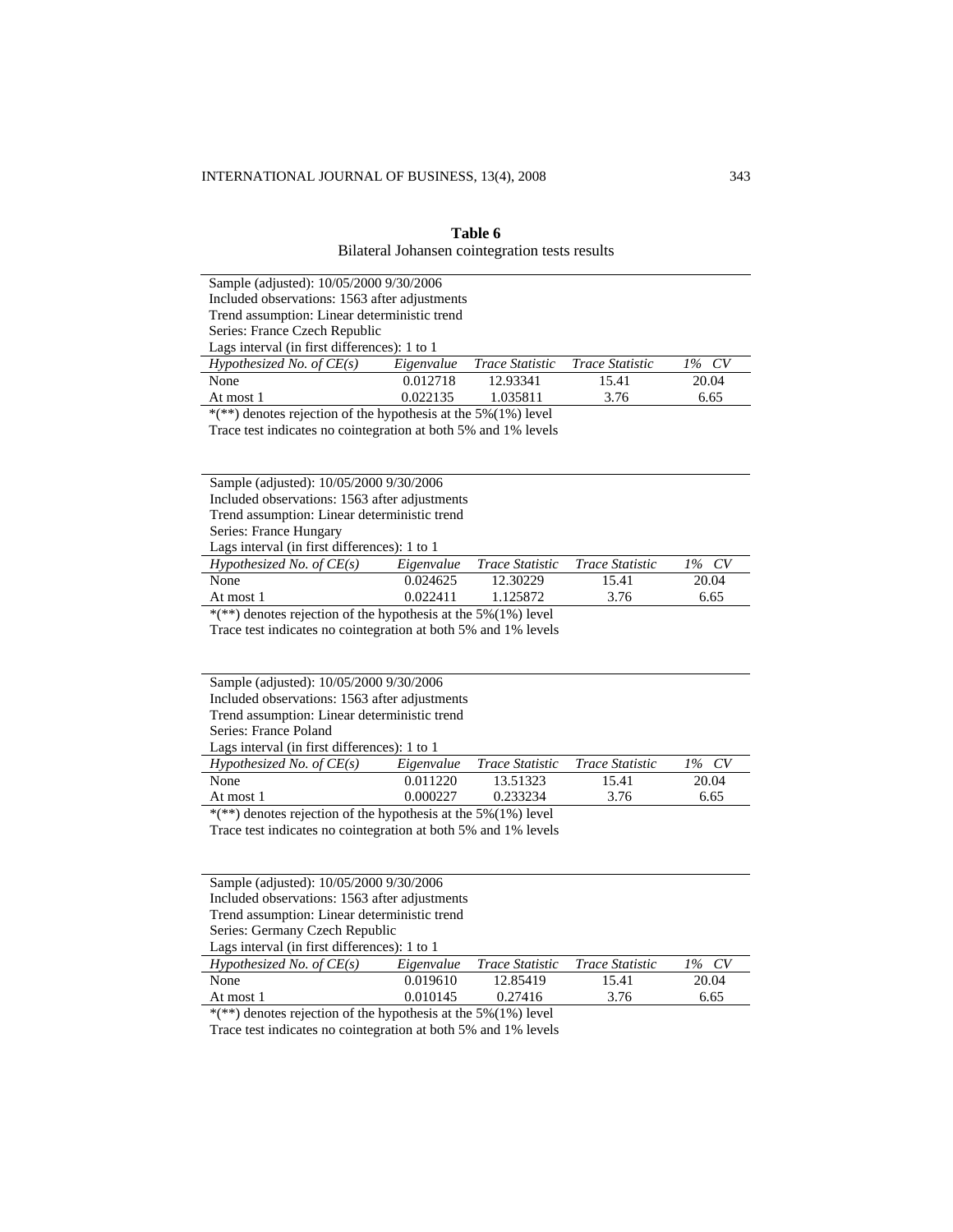| Sample (adjusted): 10/05/2000 9/30/2006                                                                   |          |          |       |       |  |
|-----------------------------------------------------------------------------------------------------------|----------|----------|-------|-------|--|
| Included observations: 1563 after adjustments                                                             |          |          |       |       |  |
| Trend assumption: Linear deterministic trend                                                              |          |          |       |       |  |
| Series: Germany Hungary                                                                                   |          |          |       |       |  |
| Lags interval (in first differences): 1 to 1                                                              |          |          |       |       |  |
| Hypothesized No. of $CE(s)$<br>Eigenvalue<br><i>Trace Statistic</i><br>$1\%$ CV<br><i>Trace Statistic</i> |          |          |       |       |  |
| None                                                                                                      | 0.037715 | 11.68758 | 15.41 | 20.04 |  |
| At most 1                                                                                                 | 0.101034 | 1.30381  | 3.76  | 6.65  |  |

 $*(**)$  denotes rejection of the hypothesis at the 5%(1%) level

Trace test indicates no cointegration at both 5% and 1% levels

Sample (adjusted): 10/05/2000 9/30/2006

Included observations: 1563 after adjustments

Trend assumption: Linear deterministic trend

Series: Germany Poland

Lags interval (in first differences): 1 to 1

| Hypothesized No. of $CE(s)$ | Eigenvalue | Trace Statistic | <i>Trace Statistic</i> | $1\%$ CV |
|-----------------------------|------------|-----------------|------------------------|----------|
| None                        | 0.009384   | 11.63459        | 15.41                  | 20.04    |
| At most 1                   | 0.001731   | 1.004376        | 3.76                   | 6.65     |
|                             |            | ___________     |                        |          |

\*(\*\*) denotes rejection of the hypothesis at the 5%(1%) level

Trace test indicates no cointegration at both 5% and 1% levels

|  | Sample (adjusted): 10/05/2000 9/30/2006 |  |
|--|-----------------------------------------|--|
|  |                                         |  |

Included observations: 1563 after adjustments

Trend assumption: Linear deterministic trend

Series: Italy Czech Republic Lags interval (in first differences): 1 to 1

| $L_{\text{max}}$ must van $\{\text{m} \text{ must antercives}\}\$ . The $\frac{1}{\sqrt{2}}$ |          |                            |                 |          |  |
|----------------------------------------------------------------------------------------------|----------|----------------------------|-----------------|----------|--|
| Hypothesized No. of $CE(s)$                                                                  |          | Eigenvalue Trace Statistic | Trace Statistic | $1\%$ CV |  |
| None                                                                                         | 0.001536 | 9.24416                    | 15.41           | 20.04    |  |
| At most 1                                                                                    | 0.105125 | 3.31280                    | 3.76            | 6.65     |  |
|                                                                                              |          |                            |                 |          |  |

\*(\*\*) denotes rejection of the hypothesis at the 5%(1%) level

Trace test indicates no cointegration at both 5% and 1% levels

| Sample (adjusted): 10/05/2000 9/30/2006       |
|-----------------------------------------------|
| Included observations: 1563 after adjustments |
| Trend assumption: Linear deterministic trend  |

Series: Italy Hungary

Lags interval (in first differences): 1 to 1

| Hypothesized No. of $CE(s)$ |          | Eigenvalue Trace Statistic | <i>Trace Statistic</i> | $1\%$ CV |
|-----------------------------|----------|----------------------------|------------------------|----------|
| None                        | 0.084951 | 10.30254                   | 15.41                  | 20.04    |
| At most 1                   | 0.010236 | 1.27428                    | 3.76                   | 6.65     |
|                             | .        | ---------                  |                        |          |

 $*(**)$  denotes rejection of the hypothesis at the 5%(1%) level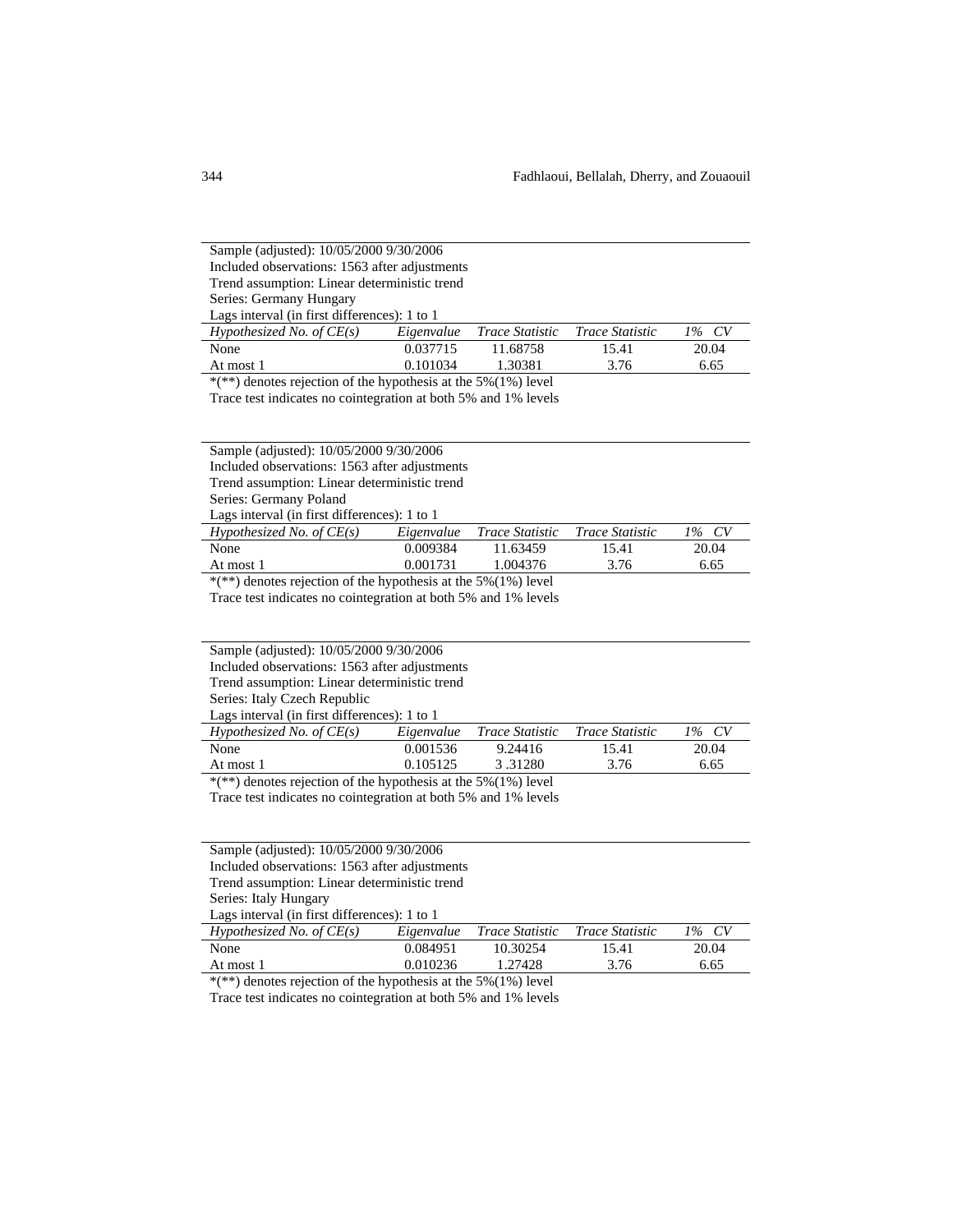| Sample (adjusted): 10/05/2000 9/30/2006      |                                               |                        |                        |          |  |
|----------------------------------------------|-----------------------------------------------|------------------------|------------------------|----------|--|
|                                              | Included observations: 1563 after adjustments |                        |                        |          |  |
| Trend assumption: Linear deterministic trend |                                               |                        |                        |          |  |
| Series: Italy Poland                         |                                               |                        |                        |          |  |
| Lags interval (in first differences): 1 to 1 |                                               |                        |                        |          |  |
| Hypothesized No. of $CE(s)$                  | Eigenvalue                                    | <i>Trace Statistic</i> | <i>Trace Statistic</i> | $1\%$ CV |  |
| None                                         | 0.02597                                       | 9.68553                | 15.41                  | 20.04    |  |
| At most 1                                    | 0.001273                                      | 1.37338                | 3.76                   | 6.65     |  |

\*(\*\*) denotes rejection of the hypothesis at the 5%(1%) level

Trace test indicates no cointegration at both 5% and 1% levels

|                                                | Table 7 |  |
|------------------------------------------------|---------|--|
| Bilateral Johansen cointegration tests Results |         |  |

|                                                                   | Sample (adjusted): 10/05/2000 9/30/2006       |                        |                        |          |  |  |
|-------------------------------------------------------------------|-----------------------------------------------|------------------------|------------------------|----------|--|--|
|                                                                   | Included observations: 1563 after adjustments |                        |                        |          |  |  |
|                                                                   | Trend assumption: Linear deterministic trend  |                        |                        |          |  |  |
| Series: Japan Czech Republic                                      |                                               |                        |                        |          |  |  |
| Lags interval (in first differences): 1 to 1                      |                                               |                        |                        |          |  |  |
| Hypothesized No. of $CE(s)$                                       | Eigenvalue                                    | <i>Trace Statistic</i> | <i>Trace Statistic</i> | $1\%$ CV |  |  |
| None                                                              | 0.016365                                      | 11.43501               | 15.41                  | 20.04    |  |  |
| At most 1                                                         | 0.001741                                      | 1.436223               | 3.76                   | 6.65     |  |  |
| *(**) denotes rejection of the hypothesis at the $5\%(1\%)$ level |                                               |                        |                        |          |  |  |

Trace test indicates no cointegration at both 5% and 1% levels

|                                              | Sample (adjusted): 10/05/2000 9/30/2006       |            |                                 |       |                         |  |
|----------------------------------------------|-----------------------------------------------|------------|---------------------------------|-------|-------------------------|--|
|                                              | Included observations: 1563 after adjustments |            |                                 |       |                         |  |
|                                              | Trend assumption: Linear deterministic trend  |            |                                 |       |                         |  |
|                                              | Series: Japan Hungary                         |            |                                 |       |                         |  |
| Lags interval (in first differences): 1 to 1 |                                               |            |                                 |       |                         |  |
|                                              | Hypothesized No. of $CE(s)$                   | Eigenvalue | Trace Statistic Trace Statistic |       | CV <sub></sub><br>$1\%$ |  |
|                                              | None                                          | 0.017382   | 11.632.71                       | 15.41 | 20.04                   |  |

At most 1 0.741711 1.323712 3.76 6.65

\*(\*\*) denotes rejection of the hypothesis at the 5%(1%) level

Trace test indicates no cointegration at both 5% and 1% levels

| Sample (adjusted): 10/05/2000 9/30/2006       |            |                        |                        |          |  |
|-----------------------------------------------|------------|------------------------|------------------------|----------|--|
| Included observations: 1563 after adjustments |            |                        |                        |          |  |
| Trend assumption: Linear deterministic trend  |            |                        |                        |          |  |
| Series: Japan Poland                          |            |                        |                        |          |  |
| Lags interval (in first differences): 1 to 1  |            |                        |                        |          |  |
| Hypothesized No. of $CE(s)$                   | Eigenvalue | <i>Trace Statistic</i> | <i>Trace Statistic</i> | $1\%$ CV |  |
| None                                          | 0.032375   | 10.42683               | 15.41                  | 20.04    |  |
| At most 1                                     | 0.012642   | 2.128572               | 3.76                   | 6.65     |  |

\*(\*\*) denotes rejection of the hypothesis at the 5%(1%) level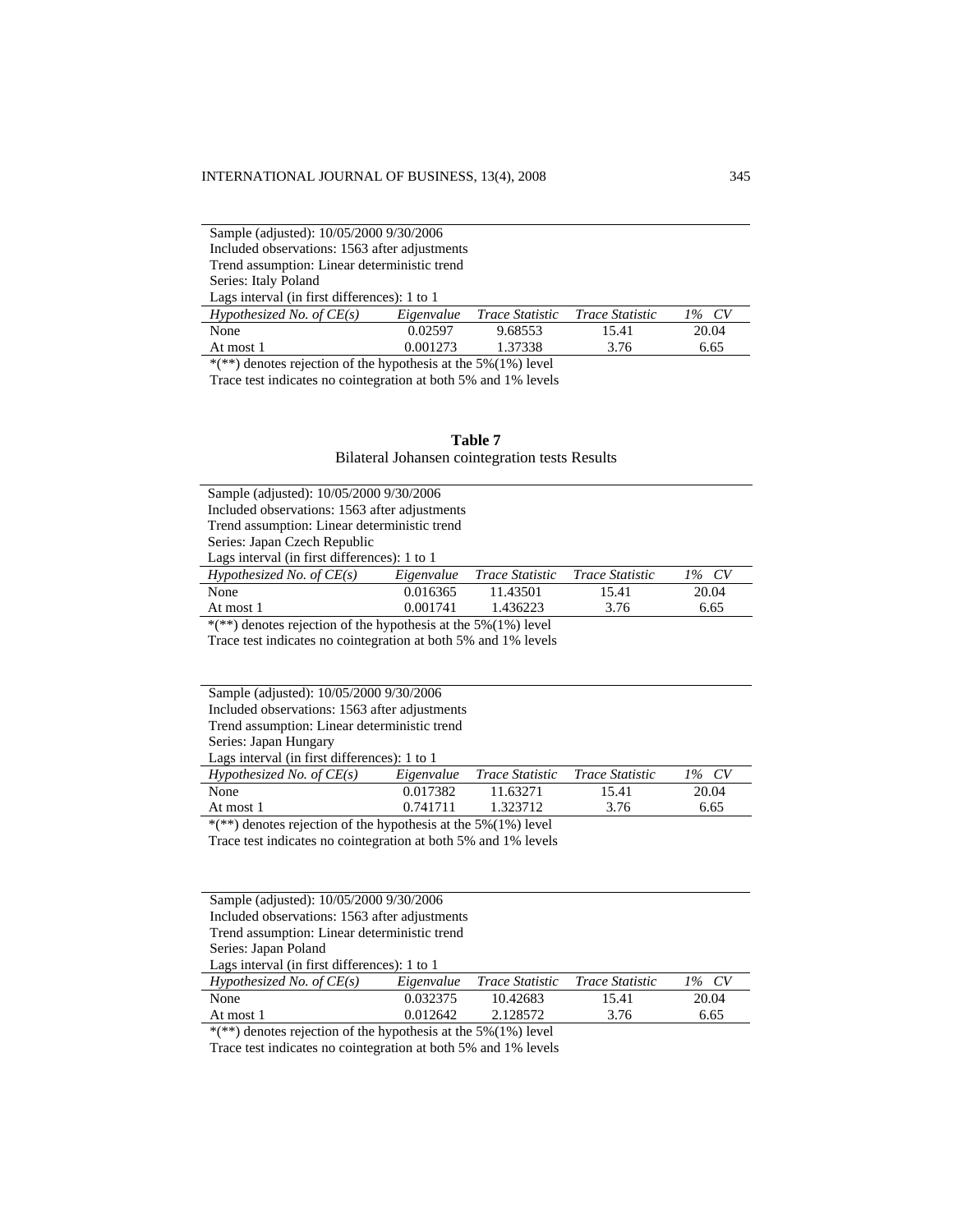These results can be explained first by the recent emergence of these markets (on international financial arena) after their liberation from the communist regime in the 1990. Second, they can be explained by the weak of economic and financial relationship between the economy of this country as a group and with the economy of developed country.

Other factors can explain the segmentation between developed and the emerging markets of central Europe. First, emerging markets of central Europe opened their economy under some conditions, which are very different from those of the United States and Western Europe. This period has been characterised by the transition from planned economies to market economies and by extensive waves of privatization of state-owned companies. Each central European country has tried to liberalize their economy and opened their frontier to international capital flows to attract global investors but they are not yet fully integrated into the international economy. So, it is not surprising that their equity markets would not provide evidence of long-term comovements with the G7 developed market.

#### **V. CONCLUSION**

This paper examines the relationship between the G7 developed capital markets and the emerging markets of Central Europe. Bivariate and multivariate cointegration techniques (Johansen cointegration test (1988)) are used in our analysis. Central European markets started a process of liberalisation of their economies in the beginning of the 1990, to start their integration of European Union. This liberalisation process allows these countries to attract foreign investors and to increase the international capital flows to these markets. The results of cointegration tests showed that the emerging markets of central Europe are segmented as a group and are segmented with the G7 developed markets. The results of our tests reveal that emerging markets can provide substantial gains from international diversification especially for the investors of industrialised countries. We are extending these tests to other countries.

#### **ENDENOTES**

- 1. Morgan Stanley Capital International (www.msci.com)
- 2. Index returns are estimated as the log-relative of daily prices for October 1, 2000, through September 30, 2006 using the MSCI indices for all markets in the sample :  $Return_{t} = Ln(I/I_{t-1})$
- 3. The Jarque-Bera statistic tests the null hypothesis of a normal distribution and is distributed as a  $X^2$  with 2 d.f. Jarque. C. M et Bera. A. K, (1984), «Efficient tests for normality homoscedasticity and independence of regression residuals », *Economic Letter*, Vol 6, p.255-259
- 4. Phillips, P. C. B. (1987), "Time series regression with a unit root", *Econometrica*, n° 55, p. 277-301.
- 5. Perron, P. (1988), "Trends and random walks in macroeconomic time series: Further evidence from a new approach", *Journal of Economic Dynamics and Control*, n° 12, p. 297- 332.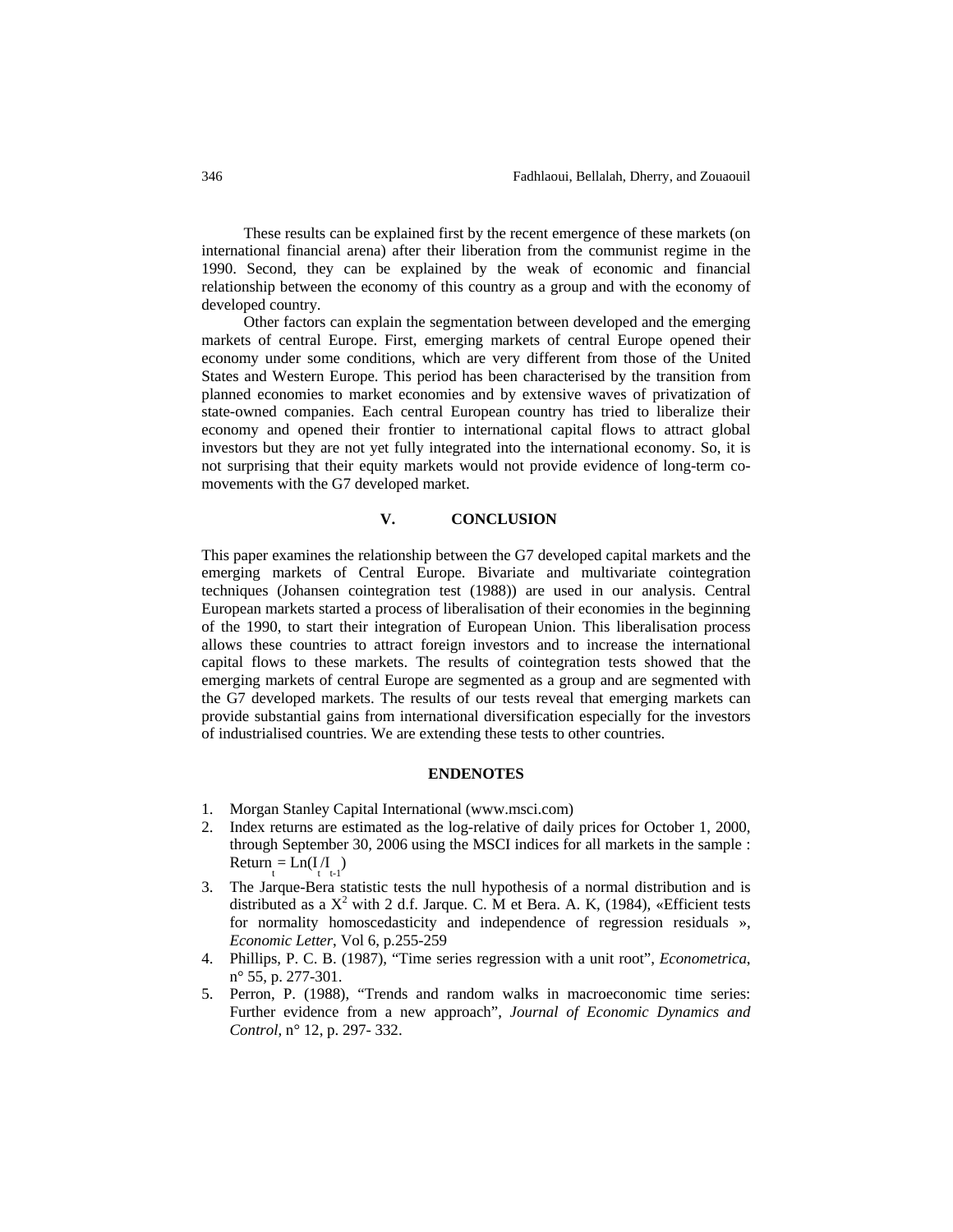- 6. Dickey, D. and Fuller, W. (1979), "Distribution of the estimators for autoregressive time series with a unit root", *Journal of the American Statistical Association*, n° 74, p. 427-431.
- 7.  $y_t$  is a pure random walk if  $\rho = 0$
- 8.  $y_t$  is a random walk with a drift if  $\rho = 0$
- 9.  $y_t$  is a random walk with a drift and linear time trend if  $p = 0$
- 10. Newey, W. and West, K., (1987), "Hypothesis testing with efficient method of moments estimation", *International Economic Review*, n°28, p.777-787.
- 11. The critical values are based on MacKinnon 1991. MacKinnon, J.G., (1991), "Critical values for cointegration tests in long-run econometric relationships. In: Engle, R.F., Granger, C.W.J. Eds.", *Readings in Cointegration*. Oxford, New York.
- 12. Johansen, S. and Juselius, K., (1990), "Maximum likelihood estimation and inferences on cointegration with applications to the demand for money". *Oxford Bulletin of Economics and Statistics*, n°52, p. 169-210.
- 13. Osterwald-Lenum, M. (1992), "A note with quantiles of the asymptotic distribution of the maximum likelihood conintegration rank test statistics", *Oxford Bulletin of Economics and Statistics*, n°54, p. 461-472.

## **REFERENCES**

- Arshanapalli, B. and Doukas, J., 1993, "International Stock Market Linkages: Evidence from the Pre- and Post-October 1987 Period", *Journal of Banking and Finance* 17, 193-208.
- Bailey, W. and Stulz, R.M., 1990, "Benefits of International Diversification: the Case of Pacific Basin Stock Markets", *Journal of Portfolio Management* 16, 57-61.
- Bekaert, G. and Urias, M.S., 1996, "Diversification, Integration, and Emerging Market Closed-End Funds", *Journal of Finance* 51, 835-870.
- De Santis, G. and Gerard, B., 1997, "International Asset Pricing and Portfolio Diversification with Time-Varying Risk", *Journal of Finance* 52, 1881-1912.
- DeFusco, R., Geppert, J.M. and Tsetsekos, G.P., 1996, "Long-Run Diversification Potential in Emerging Stock Markets", *Financial Review* 31, 343-363.
- Dickey, D. and Fuller, W. 1981, "Likelihood Ratio Statistics for Autoregressive Time Series with A Unit Root", *Econometrica* 49, 1057-1072.
- Divecha, A.B., Drach, G. and Stefek, D., 1992, "Emerging Markets: A Quantitative Perspective", *Journal of Portfolio Management* 19, 41-50.
- Errunza, V.R. and Padmanabhan, P., 1988, "Further Evidence on the Benefits of Portfolio Investments in Emerging Markets", *Financial Analysts Journal* 44, 76- 78.
- Eun, C.S. and Resnick, B., 1984, "Estimating the Correlation Structure of International Stock Prices", *Journal of Finance* 39, 1311-1324.
- Gilmore, C.G., McManus, G.M., and Tezel, A., 2005b, "Should Investors Diversify into the Central European Equity Markets?" In: Columbus, F. (Ed.), *Politics and Economics of Eastern and Central Europe (Nova Science)*, in press.
- Gilmore, C.G. and McManus, G.M. 2002, "International Portfolio Diversification: US and Central European Equity Markets", *Emerging Markets Review*, Vol. 3, 69-83.